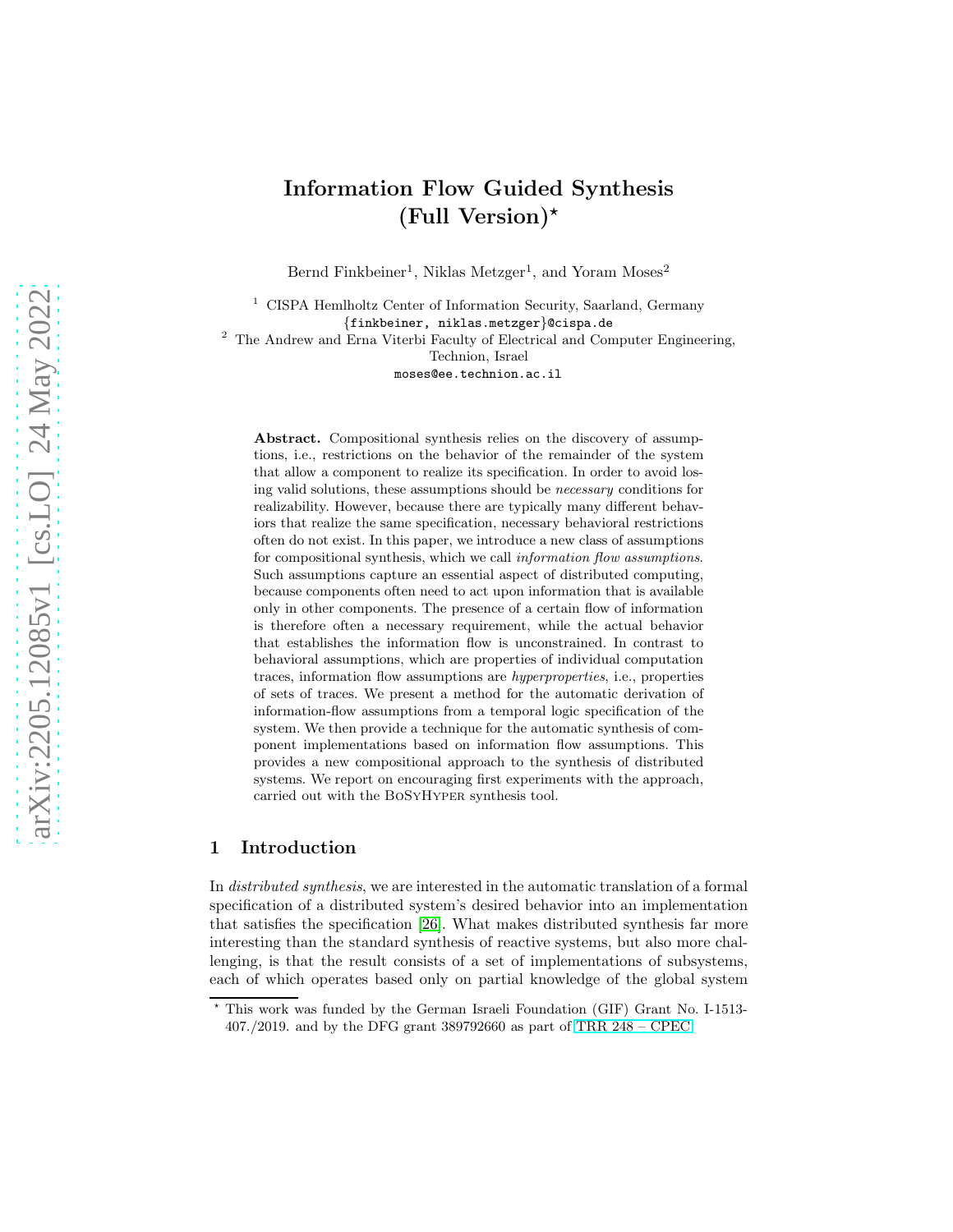state. While algorithms for distributed synthesis have been studied since the 1990s [\[12,](#page-24-0)[20,](#page-25-1)[26\]](#page-25-0), their high complexity has resulted in applications of distributed synthesis being, so far, very limited.

One of the most promising approaches to making distributed synthesis more scalable is *compositional synthesis*  $[7, 10, 14, 21, 27]$  $[7, 10, 14, 21, 27]$  $[7, 10, 14, 21, 27]$  $[7, 10, 14, 21, 27]$  $[7, 10, 14, 21, 27]$ . The compositional synthesis of a distributed system with two processes,  $p$  and  $q$ , avoids the construction of the product of p and q and instead focuses on one process at a time. Typically, it is impossible to realize one process without making certain assumptions about the other process. Compositional synthesis therefore critically depends on finding the assumption that p must make about q, and vice versa: once the assumptions are known, one can build each individual process, relying on the fact that the assumption will be satisfied by the synthesized implementation of the other process. Ideally, the assumptions should be both sufficient (i.e., the processes are realizable under the assumptions) and necessary (i.e., any implementation that satisfies the specification would also satisfy the assumptions). Without sufficiency, the synthesis cannot find a compositional solution; without necessity, the synthesis loses valid solutions. While sufficiency is obviously checked as part of the synthesis process, it is often impossible to find necessary conditions, because there the specifications can be realized by many different behaviors. Any specific implementation would lead to a specific assumption; however, this implementation is only known once the synthesis is complete, and an assumption that is satisfied by all implementations often does not exist.

In this paper, we propose a way out of this chicken-and-egg type of situation. Previous work on generating assumptions for compositional synthesis has focused on behavioral restrictions on the environment of a subsystem. We introduce a new class of more abstract assumptions that, instead, focus on the flow of information. Consider a system architecture (depicted in Figure [1a\)](#page-4-0) where two processes a and b are linked by a communication channel  $\mathsf{c}$ , such that a can write to c and b can read from c. Suppose also that  $a$  reads a boolean input in from the environment that is, however, not directly visible to b. We are interested in a distributed implementation for a specification that demands that  $b$  should eventually output the value of input  $\text{in.}$  Since  $b$  cannot observe  $\text{in,}$  its synthesis must rely on the assumption that the value of in is communicated over the channel c by process a. Expressing this as a behavioral assumption is difficult, because there are many different behaviors that accomplish this. Process a could, for example, literally copy the value of in to c. It could also encode the value, for example by writing to c the negation of the value of in. Alternatively, it could delay the transmission of in by an arbitrary number of steps, and even use the length of the delay to encode information about the value of in. Fixing any such communication protocol, by a corresponding behavioral assumption on a, would unnecessarily eliminate potential implementations of b. The minimal assumption that subsystem a must rely on is in fact an information-flow assumption, namely that  $b$  will eventually learn the value of in.

We present a method that derives necessary information flow assumptions automatically. A fundamental difference between behavioral and information flow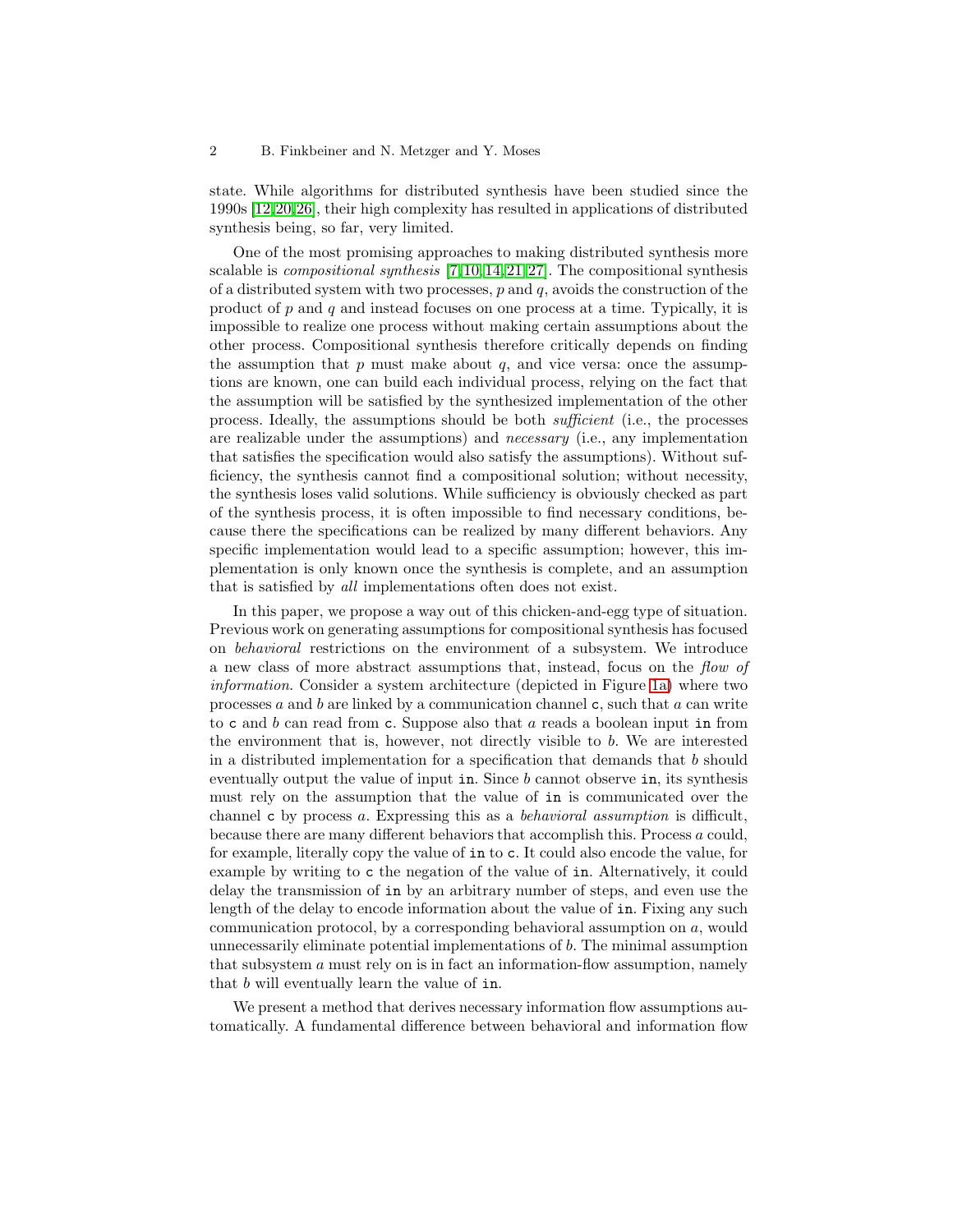assumptions is that behavioral assumptions are trace properties, i.e., properties of individual traces; by contrast, information flow assumptions are hyperproperties, i.e., properties of sets of traces. In our example, the assumption that a will eventually communicate the value of  $\text{in}$  to b is the hyperproperty that any two traces that differ in the value of in must eventually also differ in c. The precise difference between the two traces depends on the communication protocol chosen in the implementation of  $a$ ; however, any correct implementation of  $a$  must ensure that some difference in  $b$ 's input (on channel c) in the two traces occurs, so that b can then respond with a different output.

Once we have obtained information flow assumptions for all of the subsystems, we proceed to synthesize each subsystem under the assumption generated for its environment. It is important to note that, at this point, the implementation of the environment is not known yet; as a result, we only know what information will be provided to process  $b$ , but not *how*. This also means that we cannot yet construct an executable implementation of the process under consideration; after all, this implementation would need to correctly decode the information provided by its partner process. Clearly, we cannot determine how to decode the information before we know how the implementation of the sending process encodes the information!

Our solution to this quandary is to synthesize a prototype of an implementation for the process that works with any implementation of the sender, as long as the sender satisfies the information flow requirement. The prototype differs from the actual implementation in that it has access to the original (unencoded) information. Because of this information the prototype, which we call a hyper implementation, can determine the correct output that satisfies the specification. Later, in the actual implementation, the information is no longer available in its original, unencoded form, but must instead be decoded from the communication received from the environment. However, the information flow assumption guarantees that this is actually possible, and access to the original information is, therefore, no longer necessary.

In Section [2,](#page-3-0) we explain our approach in more detail, continuing the discussion of the bit transmission example mentioned above. The paper then proceeds to make the following contributions:

- $-$  We introduce the notion of necessary information flow assumptions (Section [4.1\)](#page-6-0) for distributed systems with two processes and present a method for the automatic derivation of such assumptions from process specifications given in linear-time temporal logic (LTL).
- We strengthen information flow assumptions to the notion of time-bounded information flow assumptions (Section [4.2\)](#page-8-0), which characterizes information that must be received in finite time. We introduce the notion of uniform distinguishability and prove that uniform distinguishability guarantees the necessity of the information flow assumption.
- We introduce the notion of *hyper implementations* (Section [6\)](#page-13-0) and provide a synthesis method for their automatic construction. We also explain how to transform hyper implementations into actual process implementations.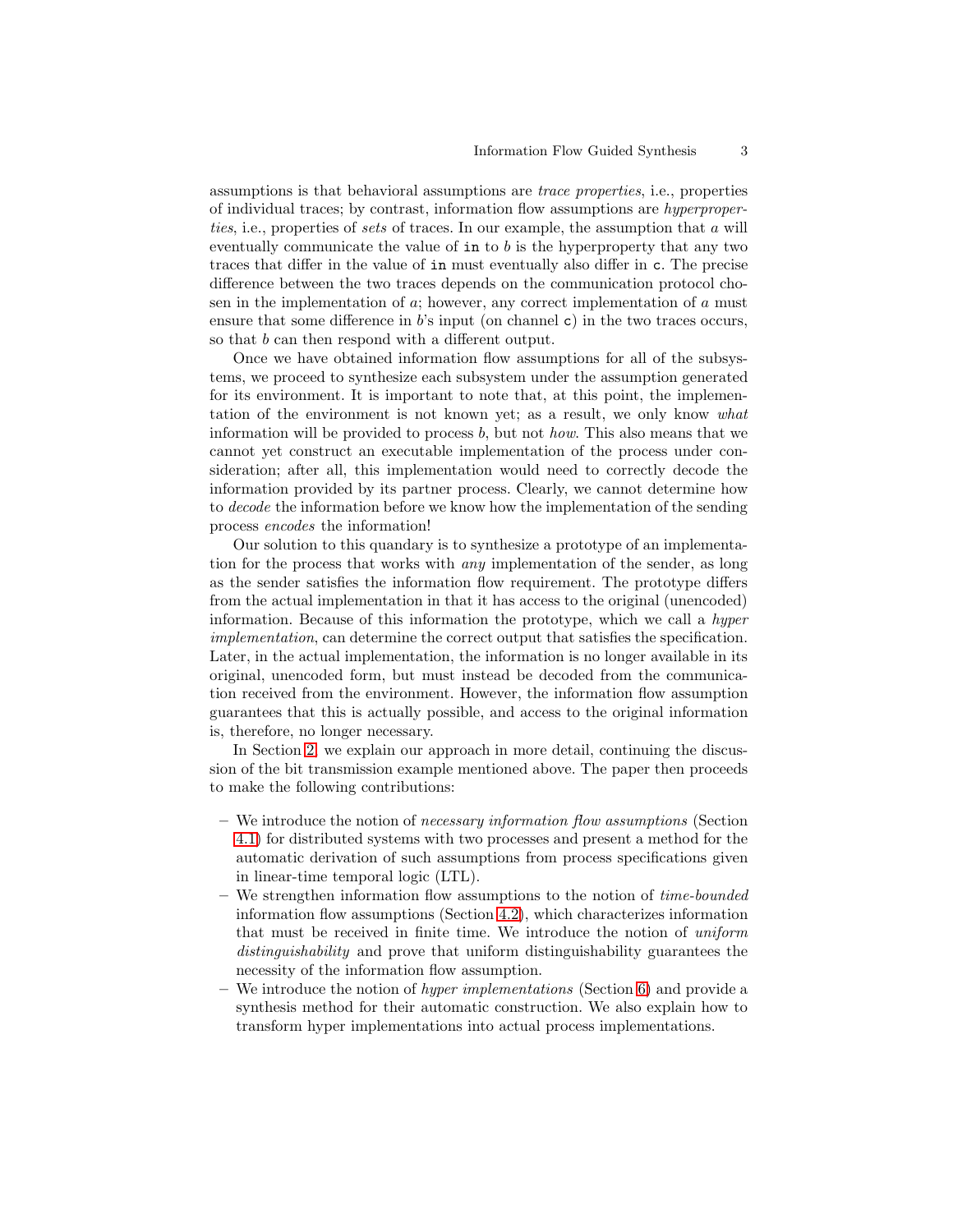- 4 B. Finkbeiner and N. Metzger and Y. Moses
- We present a practical approach (Section [7\)](#page-17-0) that simplifies the synthesis for cases where the information flow assumption refers to a finite amount of information.
- We report on encouraging experimental results (Section [8\)](#page-20-0).

## <span id="page-3-0"></span>2 The Bit Transmission Problem

We use the *bit transmission* example from the introduction to motivate our approach. The example consists of two processes  $a$  and  $b$  that are combined into the distributed architecture shown in Figure [1a.](#page-4-0) Process a observes the (binary) input of the environment through variable in and can communicate with the second process  $b$  via a channel (modeled by the shared variable c). Process  $b$ observes its own local input from  $a$  and has a local output out. We are interested in synthesizing an implementation for our distributed system consisting of two strategies, one for each process, whose combined behavior satisfies the specification. In this example, the specification for process  $b$  is to transmit the initial value of in, an input of  $a$ , to  $b$ 's own output; this is expressed by the linear-time temporal logic (LTL) formula  $\varphi_b = \text{in} \leftrightarrow \Diamond$  out. The specification does not restrict a's behavior, such that  $\varphi_a = true$ .

Since the value of out is controlled by b, whereas in is determined by the environment and observed by  $a$ , this specification forces  $b$  to react to an input that  $b$  neither observes nor controls. To satisfy the goal, out must remain false forever if in is initially *false*, while out must eventually become *true* at least once if in starts with value true. Indeed, in order to set out to true, process b must know that in is initially true, which can only be satisfied via information flow from a to b. We can capture this information flow requirement as the following hyperproperty: For every pair of traces that disagree on the initial value of in, process a must (eventually) behave differently on c. The requirement can be expressed in HyperLTL by the formula  $\Psi = \forall \pi, \pi'.(i n_\pi \leftrightarrow i n_{\pi'}) \rightarrow \Diamond(c_\pi \leftrightarrow c_{\pi'}).$ The information flow requirement does not restrict a to behave in a particular manner; the *encoding* of the information about in on the channel c depends on  $a$ 's behavior. Under the assumption that  $a$  will behave according to the information flow requirement  $\Psi$ , one can synthesize a solution of b that is correct for every implementation of a. Given its generality, we call such a solution a hyper implementation, shown in Figure [1b.](#page-4-0) Since the point in time when the information is received by  $b$  is unknown during the local synthesis process, an additional boolean variable  $t$  is added to the specification of b. This variable signals that the information has been transmitted and is later derived by  $a$ 's implementation. Setting out to true is only allowed after t is observed by process b. When the hyper implementation is composed with the actual implementation of a, as shown in Figure [1c,](#page-4-0) both local specifications are satisfied. The resulting local implementation of b, depicted in Figure [1d,](#page-4-0) branches only on local inputs and, together with a, satisfies the specification. While changing state  $b_0$  to  $b_1$ , process b cannot distinguish in from  $\neg$  in. It has to wait for one time step, i.e., the first difference in outputs of process a, to observe the difference in the shared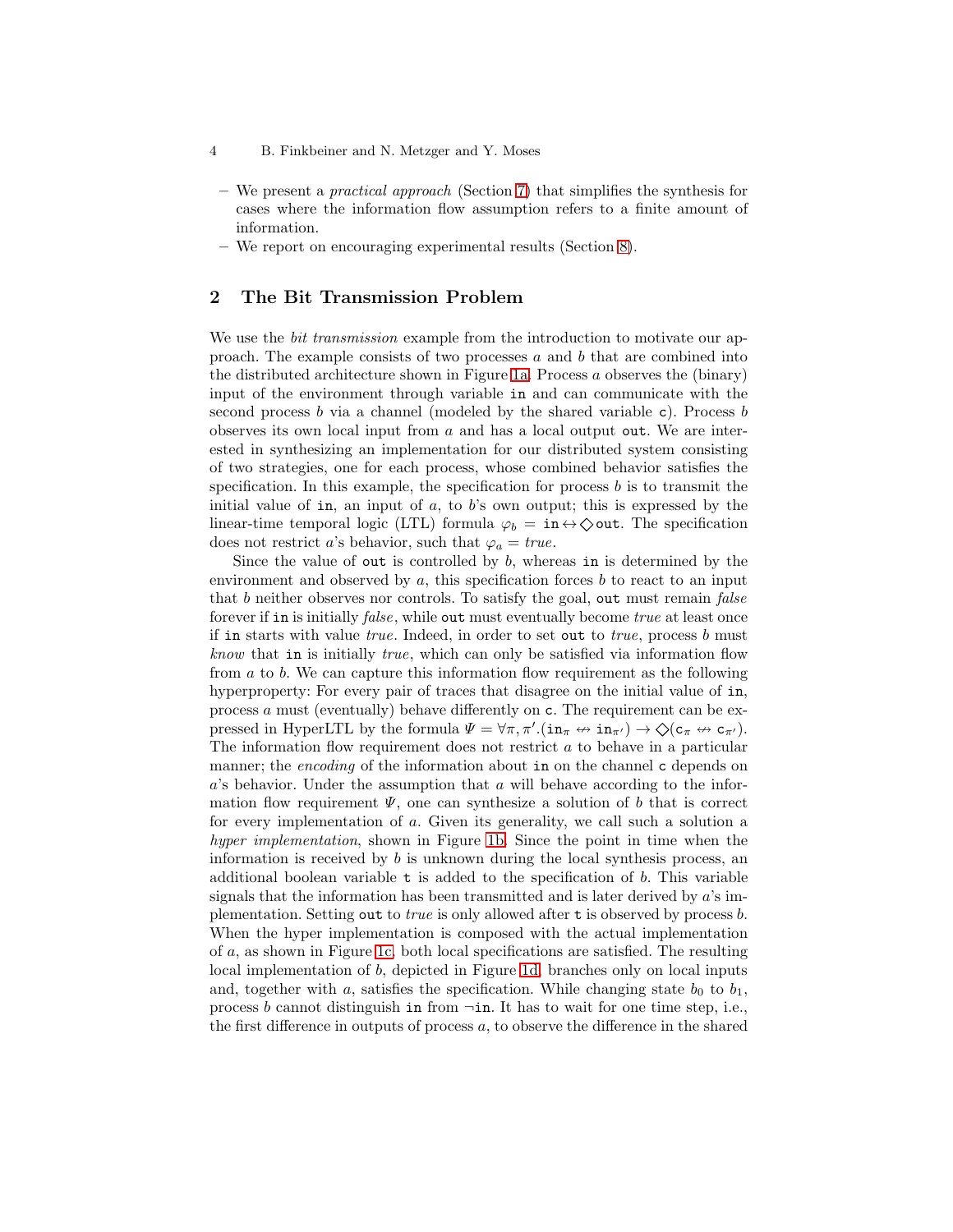<span id="page-4-0"></span>



(a) The bit transmission architecture





(b) The hyper implementation of b

(c) The hyper implementation of a

(d) The implementation of b

Fig. 1: The distributed system of the bit transmission protocol. The architecture is given in  $(a)$ , the hyper-implementation of b in  $(b)$ , the local implementation of  $a$  in(c), and the resulting local implementation of  $b$  in (d).

communication channel. The value of  $t$  is obtained from  $a$ 's implementation and set to *true* with the first difference in **c**, forbidding the edge from  $h_0^b$  to  $h_3^b$  in the local implementation of b.

### 3 Preliminaries

Architectures. For ease of exposition we focus in this paper on systems with two processes. Let  $V$  be a set of variables. An architecture with two black-box processes p and q is given as a tuple  $(I_p, I_q, O_p, O_q, I_e)$ , where  $I_p, I_q, O_p, O_q$ , and  $I_e$  are all subsets of V.  $O_p$  and  $O_q$  are the *output variables* of p and q.  $O_e$  are the output variables of the uncontrollable environment. The three sets  $O_p$ ,  $O_q$ and  $O_e$  form a partition of V.  $I_p$  and  $I_q$  are the *input variables* of processes p and q, respectively. For each black-box process, the inputs and outputs are disjoint, i.e.,  $I_p \cap O_p = \emptyset$  and  $I_q \cap O_q = \emptyset$ . The inputs  $I_p$  and  $I_q$  of the black-box processes are all either outputs of the environment or outputs of the other blackbox process, i.e.,  $I_p \subseteq O_q \cup O_e$  and  $I_q \subseteq O_p \cup O_e$ . We assume that all variables are of boolean type. For a set  $V \subseteq V$ , every subset  $V' \subseteq V$  defines a valuation of V, where the variables in  $V \cap V'$  have value true and the variables in  $V \setminus V'$ have value false.

Implementations. An implementation of an architecture  $(I_p, I_q, O_p, O_q, I_e)$  is a pair  $(s_p, s_q)$ , consisting of a strategy for each of the two black-box processes. A strategy for a black-box process p is a function  $s_p : (2^{I_p})^* \to (2^{O_p})$  that maps finite sequences of valuations of  $p$ 's input variables (i.e., *histories* of inputs) to a valuation of p's output variables. The (synchronous) composition  $s_p||s_q$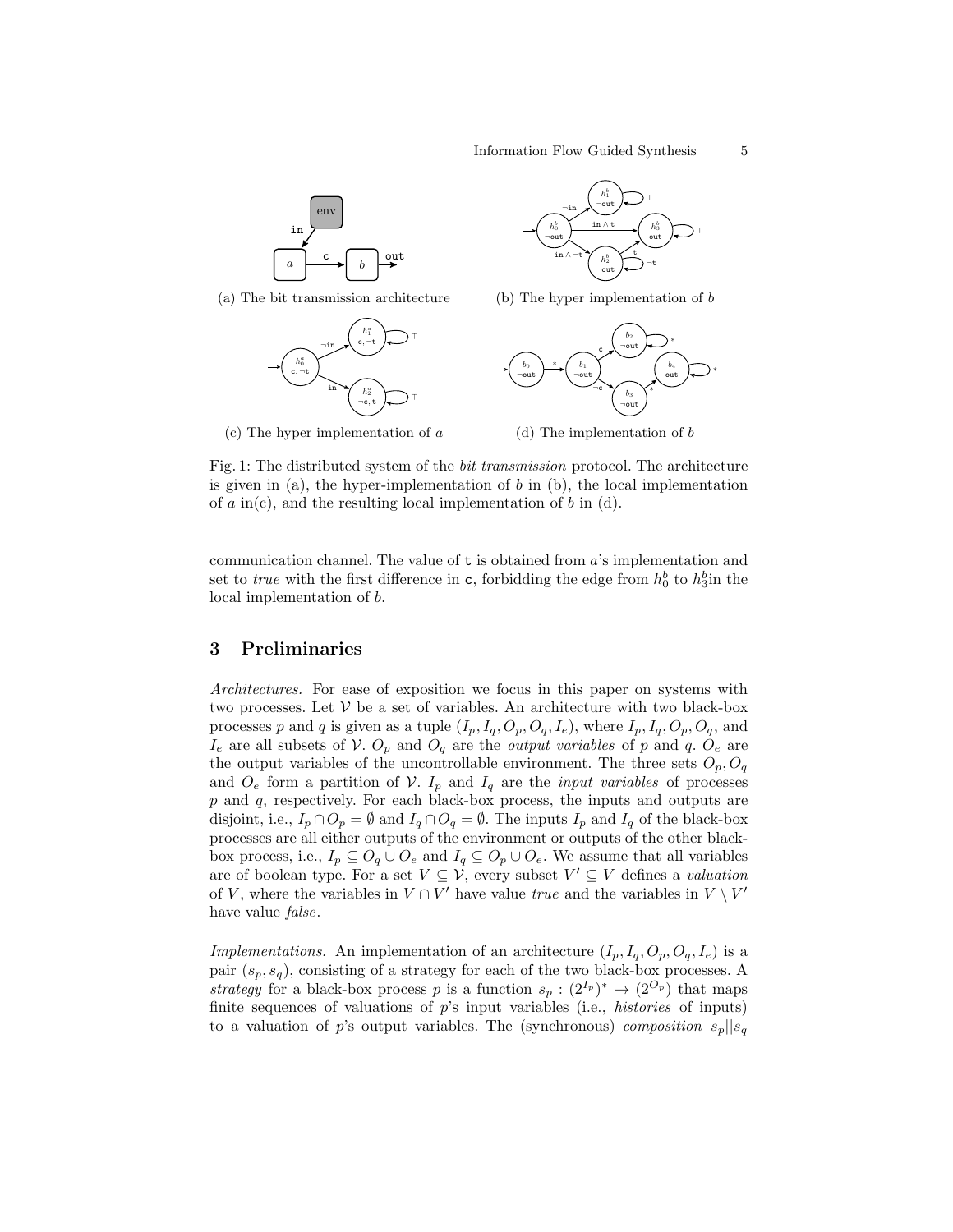of the two strategies is the function  $s: (2^{O_e})^* \rightarrow (2^{\mathcal{V}})$  that maps finite sequences of valuations of the environment's output variables to valuations of all variables: we define  $s(\epsilon) = s_p(\epsilon) \cup s_q(\epsilon)$  and, for  $v \in (2^{O_e})^*, x \in 2^{O_e}, s(v \cdot x) =$  $(s_p(f_p(v))\cup s_q(f_q(v))\cup x)$ , where  $f_p$  and  $f_q$  map sequences of environment outputs to sequences of process inputs with  $f_p(\epsilon) = \epsilon$ ,  $f_p(v \cdot x) = f_p(v) \cdot ((x \cup s_q(f_q(v))) \cap I_p)$ and  $f_q(\epsilon) = \epsilon$ ,  $f_q(v \cdot x) = f_p(v) \cdot ((x \cup s_p(f_p(v))) \cap I_q)$ .

Specifications. Our specifications refer to traces over the set  $V$  of all variables. In general, for a set  $V \subseteq V$  of variables, a *trace* over V is an infinite sequence  $x_0x_1x_2... \in (2^{\mathcal{V}})^{\omega}$  of valuations of V. A specification  $\varphi \subseteq (2^{\mathcal{V}})^{\omega}$  is a set of traces over V. Two traces of disjoint sets  $V, V' \subset V$  can be *combined* by forming the union of their valuations at each position, i.e.,  $x_0x_1x_2... \sqcup y_0y_1y_2...$  $(x_0 \cup y_0)(x_1 \cup y_1)(x_2 \cup y_2) \ldots$  Likewise, the projection of a trace onto a set of variables  $V' \subseteq V$  is formed by intersecting the valuations with V' at each position:  $x_0 x_1 x_2 ... \downarrow_{V'} = (x_0 \cap V')(x_1 \cap V')(x_2 \cap V') ...$ 

For our specification language, we use propositional linear-time temporal logic (LTL) [\[25\]](#page-25-3), with the set  $V$  of variables as atomic propositions and the usual temporal operators Next  $\circlearrowright$ , Until  $\mathcal{U}$ , Globally  $\Box$ , and Eventually  $\Diamond$ . System specifications are given as a conjunction  $\varphi_p \wedge \varphi_q$  of two LTL formulas, where  $\varphi_p$  refers only to variables in  $O_p \cup O_e$ , i.e., the formula relates the outputs of process p to the outputs of the environment, and  $\varphi_q$  refers only to variables in  $O_q \cup O_e$ . The two formulas represent the *local specifications* for the two black-box processes. An implementation  $s = (s_p, s_q)$  defines a set of traces

$$
Traces(s_p, s_q) = \{x_0x_1 \ldots \in (2^O)^{\omega} \mid x_k = s(i_0i_1 \ldots i_{k-1}) \text{ for all } k \in \mathbb{N} \text{ for some } i_o i_1 i_2 \ldots \in (2^{O_e})^{\omega} \}.
$$

We say that the implementation satisfies the specification if the traces of the implementation are contained in the specification, i.e.,  $Traces(s_p, s_q) \subseteq \varphi$ .

The synthesis problem. Given an architechture and a specification  $\varphi$ , the synthesis problem is to find an implementation s that satisfies  $\varphi$ . We say that a specification  $\varphi$  is *realizable* in a given architecture if such an implementation exists, and unrealizable if not.

Hyperproperties. We capture information-flow assumptions as hyperproperties. A hyperproperty over V is a set  $H \subseteq 2^{(2^{\mathcal{V}})^{\omega}}$  of sets of traces over V [\[6\]](#page-23-1). An implementation  $(s_p, s_q)$  satisfies the hyperproperty H iff its traces are an element of H, i.e.,  $Traces(s_p, s_q) \in H$ . A specification language for hyperproperties is the temporal logic HyperLTL [\[5\]](#page-23-2). HyperLTL extends LTL with quantification over trace variables. The syntax of HyperLTL is given by the following grammar  $\varphi \coloneqq \forall \pi \ldotp \varphi \mid \exists \pi \ldotp \varphi \mid \psi \text{ and } \psi \coloneqq v_{\pi} \mid \neg \psi \mid \psi \land \psi \mid \bigcirc \psi \mid \psi \mathcal{U} \psi \text{ where } v_{\pi} \in \mathcal{V}$ is a variable and  $\pi \in \mathcal{T}$  is a trace variable. Note that the output variables are indexed by trace variables. The quantification over traces makes it possible to express properties like " $\psi$  must hold on all traces", which is expressed by  $\forall \pi$ .  $\psi$ . Dually, one can express that "there exists a trace on which  $\psi$  holds", denoted by  $\exists \pi. \psi$ . The temporal operators are defined as in LTL.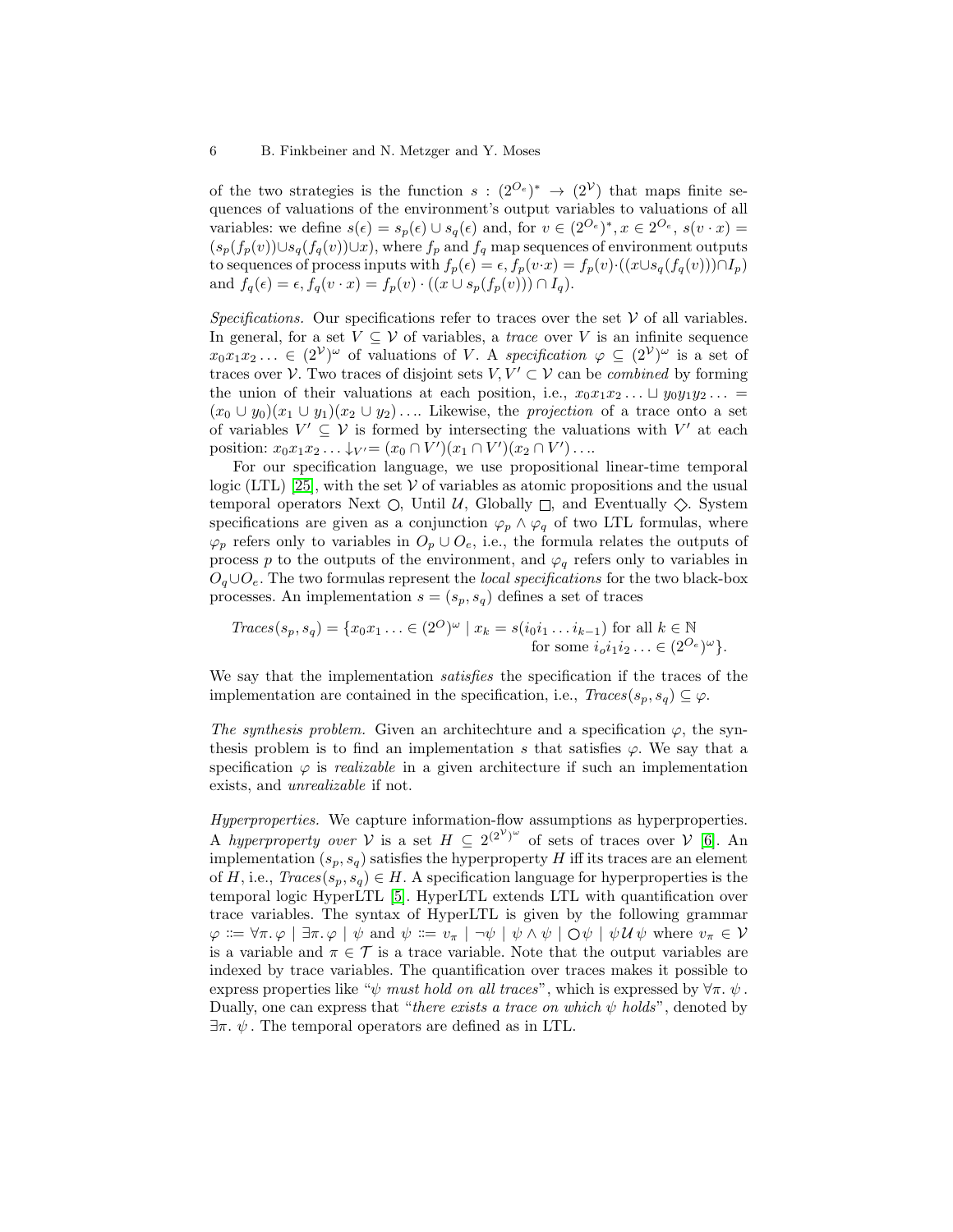In some cases, a hyperproperty can be expressed in terms of a binary relation on traces. A relation  $R \subseteq (2^{\mathcal{V}})^{\omega} \times (2^{\mathcal{V}})^{\omega}$  of pairs of traces defines the hyperproperty  $H$ , where a set  $T$  of traces is an element of  $H$  iff for all pairs  $\pi, \pi' \in T$  of traces in T it holds that  $(\pi, \pi') \in R$ . We call a hyperproperty defined in this way a 2-hyperproperty. In HyperLTL, 2-hyperproperties are expressed as formulas with two universal quantifiers and no existential quantifiers. A 2-hyperproperty can equivalently be represented as a set of infinite sequences over the product alphabet  $\Sigma^2$ : for a given 2-hyperproperty  $R \subseteq \Sigma^\omega \times \Sigma^\omega$ , let  $R' = \{(\sigma_0, \sigma'_0)(\sigma_1, \sigma'_1) \dots | (\sigma_0 \sigma_1 \dots, \sigma'_0 \sigma'_1 \dots) \in R\}.$  This representation is convenient for the use of automata to recognize 2-hyperproperties.

Automata. A nondeterministic finite automaton (NFA) is a tuple  $\mathcal{A} = (Q, \Sigma, q_0)$ ,  $(F, \delta)$ , where Q denotes a finite set of states,  $\Sigma$  is a finite alphabet,  $q_0$  is a designated initial state,  $F \subseteq Q$  is the set of accepting states, and  $\delta: Q \times \Sigma \rightarrow$  $\mathcal{P}(Q)$  is the transition relation that maps a state and a letter to a set of possible successor states. A run of A on a finite word  $w = w_0 \dots w_n \in \Sigma^*$  is a sequence of states  $r = q_0 \dots q_{n+1} \in Q^*$  with  $q_{i+1} \in \delta(q_i, w_i)$  for all  $0 \le i \le n$ . The run r is accepting if  $q_{n+1} \in F$ . The set of all accepted words by an automaton A is called its language, denoted by  $\mathcal{L}(\mathcal{A})$ . A Büchi automaton  $\mathcal{B} = (Q, \Sigma, q_0, F, \Delta)$  is an automaton over infinite words. A run of B on an infinite word  $w = w_1w_2 \cdots \in \Sigma^{\omega}$ is an infinite sequence  $r = q_0 q_1 \cdots \in Q^{\omega}$  with  $q_{i+1} \in \delta(q_i, w_i)$  for all  $i \in \mathbb{N}$ . A run r is accepting if there exist infinitely many  $i \in \mathbb{N}$  such that  $q_i \in F$ . We use a Büchi automaton A over the alphabet  $\Sigma^2$  to represent the 2-hyperproperty  $R' \subseteq (\Sigma^2)^\omega$  with  $\mathcal{L}(\mathcal{A}) = R'$ .

#### 4 Necessary Information Flow in Distributed Systems

In reactive synthesis it is natural that the synthesized process reacts to different environment outputs. This is also the case for distributed synthesis, where some outputs of the environment are not observable by a local process and the hidden values must be communicated to the process. In the following we show when such information flow is necessary.

#### <span id="page-6-0"></span>4.1 Necessary Information Flow

<span id="page-6-1"></span>Our analysis focuses on pairs of situations for which the specification dictates a different reaction from a given black-box process  $p$ . Such pairs imply the need for information flow that will enable  $p$  to distinguish the two situations: if  $p$  cannot distinguish the two situations, it will behave in the same manner in both. Consequently, the specification will be violated, no matter how  $p$  is implemented, in at least one of the two situations. A process  $p$  needs to satisfy a local specification  $\varphi_p$ , which relates its outputs  $O_p$  to the outputs  $O_e$  of the environment. (Recall that  $O_e$  may contain inputs to the other black-box process.) We are therefore interested in pairs of traces over  $O_e$  for which  $\varphi_p$  does not admit a common valuation of  $O_p$ . We collect such pairs of traces in a *distinguishability relation*, denoted by  $\Delta_p$ :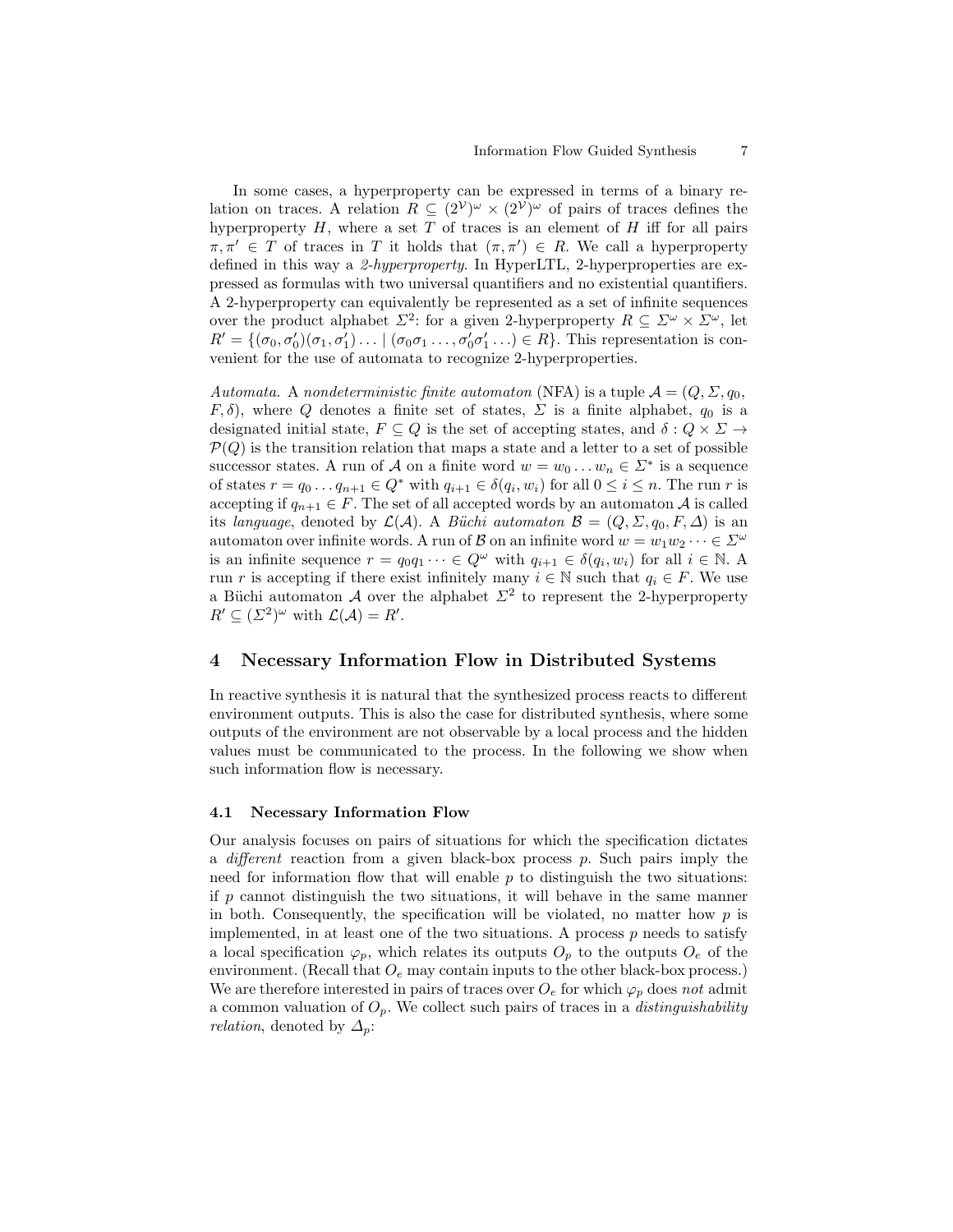**Definition 1 (Distinguishability).** Given a local specification  $\varphi_p$  for process p, the distinguishability relation  $\Delta_p$  is the set of pairs of traces over  $O_e$ (environment outputs) such that no trace over  $O_p$  satisfies  $\varphi_p$  in combination with both traces in the pair. Formally:

$$
\Delta_p = \{ (\pi_e, \pi'_e) \in (2^{O_e})^{\omega} \times (2^{O_e})^{\omega} \mid
$$
  

$$
\forall \pi_p \in (2^{O_p})^{\omega}. \text{ if } \pi_e \sqcup \pi_p \models \varphi_p \text{ then } \pi'_e \sqcup \pi_p \nvDash \varphi_p \}
$$

By definition of  $\Delta_p$ , process p must distinguish  $\pi_e$  from  $\pi'_e$ , because it cannot respond to both in the same manner. In our running example,  $\Delta_b$  consists of all pairs of sequences of values of in that differ in the first value of in. Process b must act differently in such situations: if in is initially true then b must eventually set out to *true*, while if it starts as  $false$ , then b must keep out always set to false.

In general, a black-box process p must satisfy its specification  $\varphi_p$  despite having only partial access to  $O<sub>e</sub>$ . The distinguishability relation therefore directly defines an *information flow* requirement: In order to satisfy  $\varphi_p$ , enough information about  $O_e$  must be communicated to p via its local inputs  $I_p$  to ensure that p can distinguish any pair of traces in  $\Delta_p$ . We formalize this information flow assumption as a 2-hyperproperty, which states that if the outputs of the environment in the two traces must be distinguished, i.e, the projection on  $O_e$ is in  $\Delta_p$ , then there must be a difference in the local inputs  $I_p$ :

Definition 2 (Information flow assumption). The information flow assumption  $\psi_p$  induced by  $\Delta_p$  is the 2-hyperproperty defined by the relation

$$
R = \{ (\pi, \pi') \in (2^{\mathcal{V}})^{\omega} \times (2^{\mathcal{V}})^{\omega} \mid (\pi \downarrow_{O_e}, \pi' \downarrow_{O_e}) \in \Delta_p \text{ then } \pi \downarrow_{I_p} \neq \pi' \downarrow_{I_p} \}
$$

In our running example, the information flow assumption for process  $\mathfrak{b}$  requires that on any two executions that disagree on the initial value of in, the values communicated to b over the channel c must differ at some point. Observe that the information flow assumption  $\psi_p$  specifies neither how the information is to be encoded on c nor the point in time when the different communication occurs. However,  $\psi_p$  requires that the communication differs eventually if the initial values of in are different. Moreover, notice that both  $\Delta_p$  and  $\psi_p$  are determined by p's specification  $\varphi_p$ . The following theorem shows that the information flow assumption  $\psi_p$  is a necessary condition.

<span id="page-7-0"></span>**Theorem 1.** Every implementation that satisfies the local specification  $\varphi_p$  for p also satisfies the information flow assumption  $\psi_p$ .

*Proof.* Assume that there exists an implementation  $(s_p, s_q)$  that satisfies  $\varphi_p$  but not  $\psi_p$ . We show that this leads to a contradiction. Since  $\psi_p$  is not satisfied, there exists a pair of traces  $\pi, \pi'$  such that  $(\pi \downarrow_{O_e}, \pi' \downarrow_{O_e}) \in \Delta_p$  and  $\pi \downarrow_{I_p} = \pi' \downarrow_{I_p}$ . Let  $\pi_e = \pi \downarrow_{O_e}$ , and  $\pi'_e = \pi' \downarrow_{O_e}$ . Since the inputs to process p are the same on  $\pi$  and  $\pi'$ , and since the strategies  $s_p$  and  $s_q$  are deterministic, the sequence of outputs is also the same. Let  $x_0x_1x_2... = \pi \downarrow_{I_p} = \pi' \downarrow_{I_p}$  be the sequence of inputs. We construct the sequence of outputs  $o_0o_1o_2 \ldots$  generated by the implementation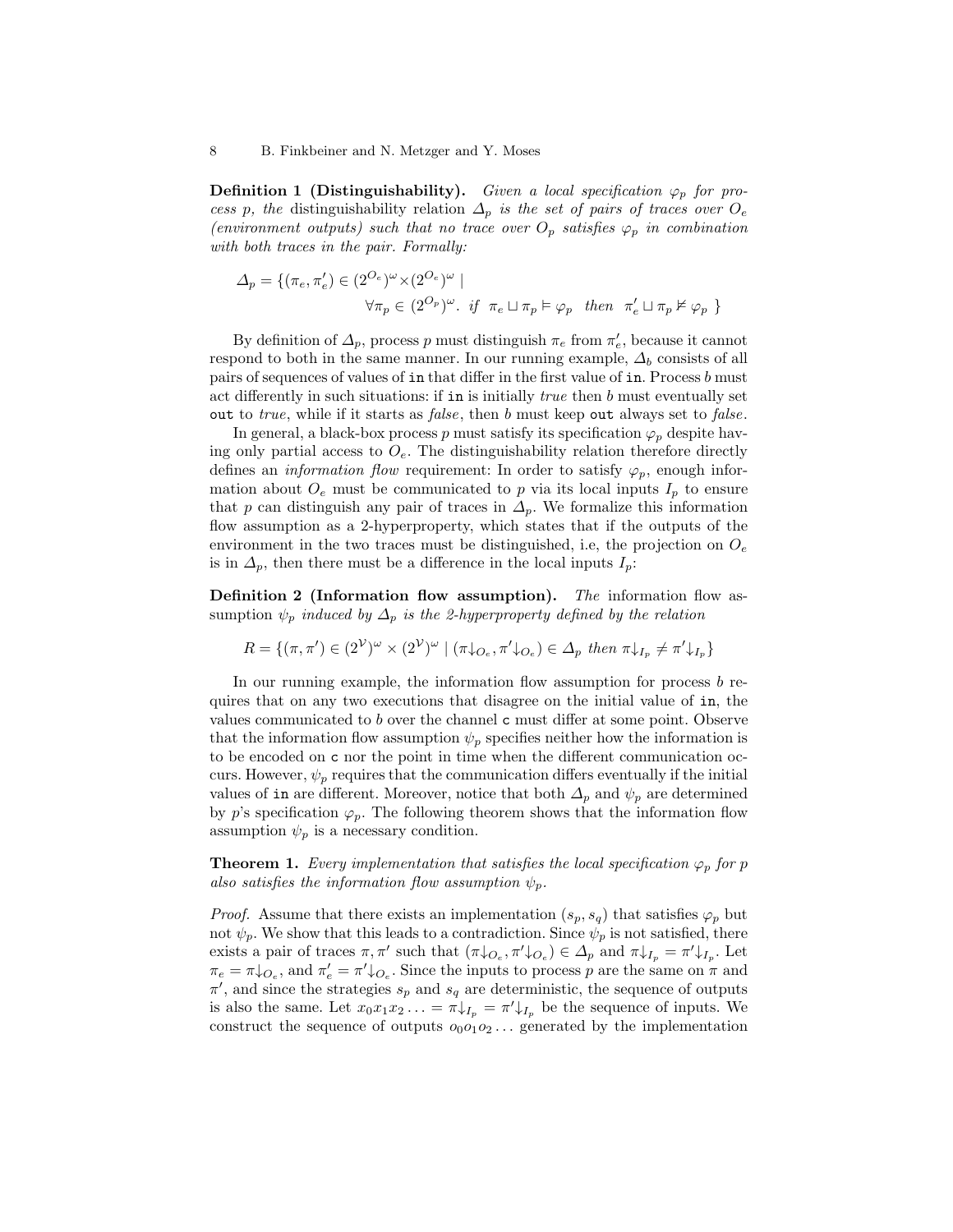as follows:  $o_k = s_p(x_0x_1 \ldots x_{k-1})$  for all  $k \in \mathbb{N}$ . Given that the implementation satisfies  $\varphi_p$ , we have that both  $\pi_e \sqcup o$  and  $\pi'_e \sqcup o$  satisfy  $\varphi_p$ . This, however, contradicts the assumption that  $(\pi \downarrow_{O_e}, \pi' \downarrow_{O_e}) \in \Delta_p$ .  $\Box$ 

#### <span id="page-8-0"></span>4.2 Time-bounded Information Flow

We now introduce a strengthened version of the information flow assumption. As shown in Theorem [1,](#page-7-0) the information flow assumption is a necessary condition for the existence of an implementation that satisfies the specification. Often, however, the information flow assumption is not strong enough to allow for the separate synthesis of individual components in a compositional approach.

Consider again process  $b$  in our motivating example. The information flow assumption guarantees that any pair of traces that differ in the initial value of the global input in will differ at some point in the value of the channel c. This assumption is not strong enough to allow process  $b$  to satisfy the specification that b must eventually set out to *true* iff the initial value of in is *true*. Suppose that in is *true* initially. Then b must at some point set out to *true*. Process b can only do so when it knows that the initial value of in is true. The information flow assumption is, however, too weak to guarantee that process  $b$  will eventually obtain this knowledge. To see this, consider a hypothetical behavior of process a that sets c forever to true, if in is true in the first position, and if in is true then a keeps c true for  $n-1$  steps, where  $n > 0$  is some fixed natural number, before it sets in to *false* at the  $n^{\text{th}}$  step. This behavior of process a satisfies the information flow assumption for any number  $n$ ; however, without knowing  $n$ , process b does not know how many steps it should wait for in to become false. If, at any point in time  $t$ , the channel c has not yet been set to *false*, process b can never rule out the possibility that the initial value of in is  $true$ ; it might simply be the case that  $t < n$  and, hence, the time when c will be set to *false* still lies in the future of  $t!$  Hence, process  $b$  can never actually set out to true.

We begin by presenting a finer version of the distinguishability relation from Definition [1](#page-6-1) that we call time-bounded distinguishability. Recall that by Defi-nition [1,](#page-6-1) a pair  $(\pi_e, \pi'_e)$  is in the distinguishability relation  $\Delta_p$  if every output sequence  $\pi_p$  for p violates p's specification  $\varphi_p$  when combined with at least one of the input sequences  $\pi_e$  or  $\pi'_e$ . Equivalently, if  $\varphi_p$  is satisfied by  $\pi_p$  combined with  $\pi_e$ , then it is violated when  $\pi_p$  is combined with  $\pi'_e$ . Observe that for p to behave differently in two scenarios, a difference must occur at a finite time t. Clearly, this will only happen if  $p$ 's input shows a difference in finite time. To capture this, we say that a pair  $(\pi_e, \pi'_e)$  of environment output sequences is in the *time-bounded* distinguishability relation if the violation with  $\pi'_e$  is guaranteed to happen in finite time. In order to avoid this violation, process  $p$  must act in finite time, before the violation occurs on  $\pi'_{e}$ . We say that a trace  $\pi$  finitely *violates* an LTL formula  $\varphi$ , denoted by  $\pi \not\vDash_f \varphi$ , if there exists a finite prefix w of  $\pi$  such that every (infinite) trace extending w violates  $\varphi$ .

Definition 3 (Time-bounded distinguishability). Given a local specification  $\varphi_p$  for process p, the time-bounded distinguishability relation  $\Lambda_p$  is the set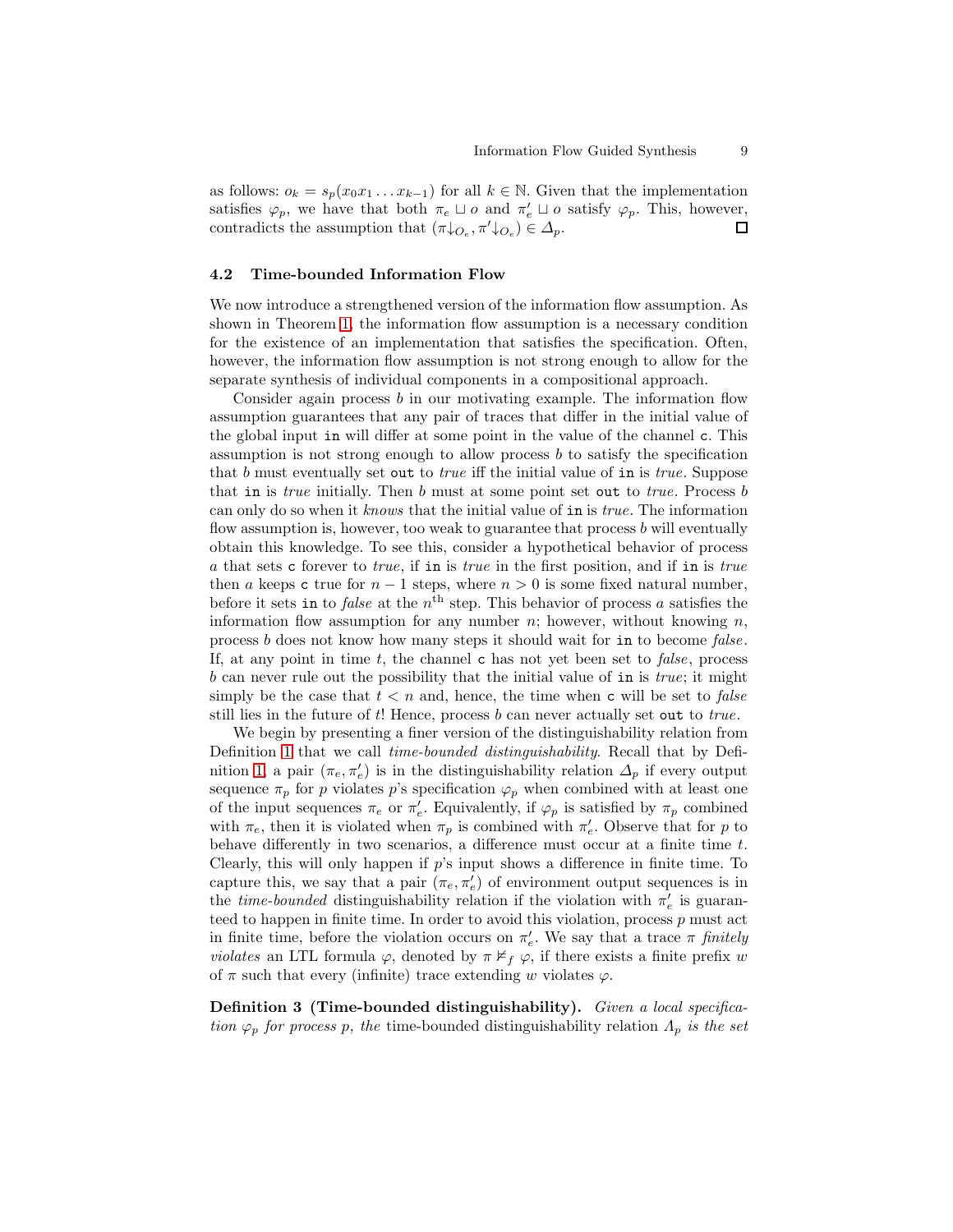of pairs  $(\pi_e, \pi'_e) \in (2^{O_e})^{\omega} \times (2^{O_e})^{\omega}$  of traces of global inputs such that every trace of local outputs  $\pi_p \in O_p$  either violates the specification  $\varphi_p$  when combined with  $\pi_e$ , or finitely violates p's local specification  $\varphi_p$  when combined with  $\pi'_e$ :

$$
A_p = \{ (\pi_e, \pi'_e) \in (2^{O_e})^{\omega} \times (2^{O_e})^{\omega} \mid
$$
  

$$
\forall \pi_p \in (2^{O_p})^{\omega} \text{. if } \pi_e \sqcup \pi_p \models \varphi_p \text{ then } \pi'_e \sqcup \pi_p \nvDash_f \varphi_p \}
$$

Note that, unlike the distinguishability relation  $\Delta_p$ , the *time-bounded* distinguishability relation  $\Lambda_p$  is not symmetric: For  $(\pi_e, \pi'_e)$ , the trace  $\pi'_e \sqcup \pi_p$  has to finitely violate  $\varphi_p$ , while the trace  $\pi_e \sqcup \pi_p$  only needs to violate  $\varphi_p$  in the infinite evaluation. As a result, the corresponding *time-bounded* information flow assumption will also be asymmetric: we require that on input  $\pi_e$ , process p eventually obtains the knowledge that the input is different from  $\pi'_{e}$ . For input  $\pi'_{e}$ we do not pose such a requirement. The intuition behind this definition is that on environment output  $\pi'_e$ , process  $p$  must definitely produce some output that does not finitely violate  $\varphi_p$ . This output can safely be produced without ever knowing that the input is  $\pi'_e$ . However, on input  $\pi_e$ , it becomes necessary for process  $p$  to eventually deviate from the output that would work for  $\pi'_e$ . In order to safely do so,  $p$  needs to realize after some finite time that the input is not  $\pi'_e$ . In our running example,  $\pi_e$  would be an input in which in is initially true, while  $\pi'_e$  will be one in which it starts out being *false*.

Suppose we have a function  $t:(2^{O_e})^{\omega} \to \mathbb{N}$  that identifies, for each environment output  $\pi_e$ , the time  $t(\pi_e)$  by which process p is guaranteed to know that the environment output is not  $\pi'_e$ . We define the information flow assumption for this particular function  $t$  as a 2-hyperproperty. Since we do not know  $t$  in advance, the time-bounded information flow assumption is the (infinite) union of all 2-hyperproperties corresponding to the different possible functions  $t$ .

<span id="page-9-0"></span>Definition 4 (Time-bounded information flow assumption). Given the time-bounded distinguishability relation  $\Lambda_p$  for process p, the time-bounded information flow assumption  $\chi_p$  for p is the (infinite) union over the 2-hyperproperties induced by the following relations  $R_t$ , for all possible functions  $t:(2^{O_e})^{\omega}\to\mathbb{N}$ :

$$
R_t = \{ (\pi, \pi') \in (2^{\mathcal{V}})^{\omega} \times (2^{\mathcal{V}})^{\omega} \mid
$$
  
if  $(\pi \downarrow_{O_e}, \pi' \downarrow_{O_e}) \in \Lambda_p$ , then  $\pi[0..t(\pi \downarrow_{O_e})] \downarrow_{I_p} \neq \pi'[0..t(\pi \downarrow_{O_e})] \downarrow_{I_p} \}$ 

Unlike the information flow assumption (cf. Theorem [1\)](#page-7-0), the *time-bounded* information flow assumption is not in general a necessary assumption. Consider a modification of our motivating example, where there is an additional environment output start, which is only visible to process  $a$ , not to process  $b$ . The previous specification  $\varphi_b$  is modified so that if in is *true* initially, then out must be true two steps after start becomes true for the first time; if in is false initially, then out must become *false* after two positions have passed since the first time start has become true. The specification  $\varphi_a$  ensures that the channel c is set to true until start becomes true. Clearly, this is realizable: if in is false initially, process a sets c to false once start becomes true, otherwise c stays true forever.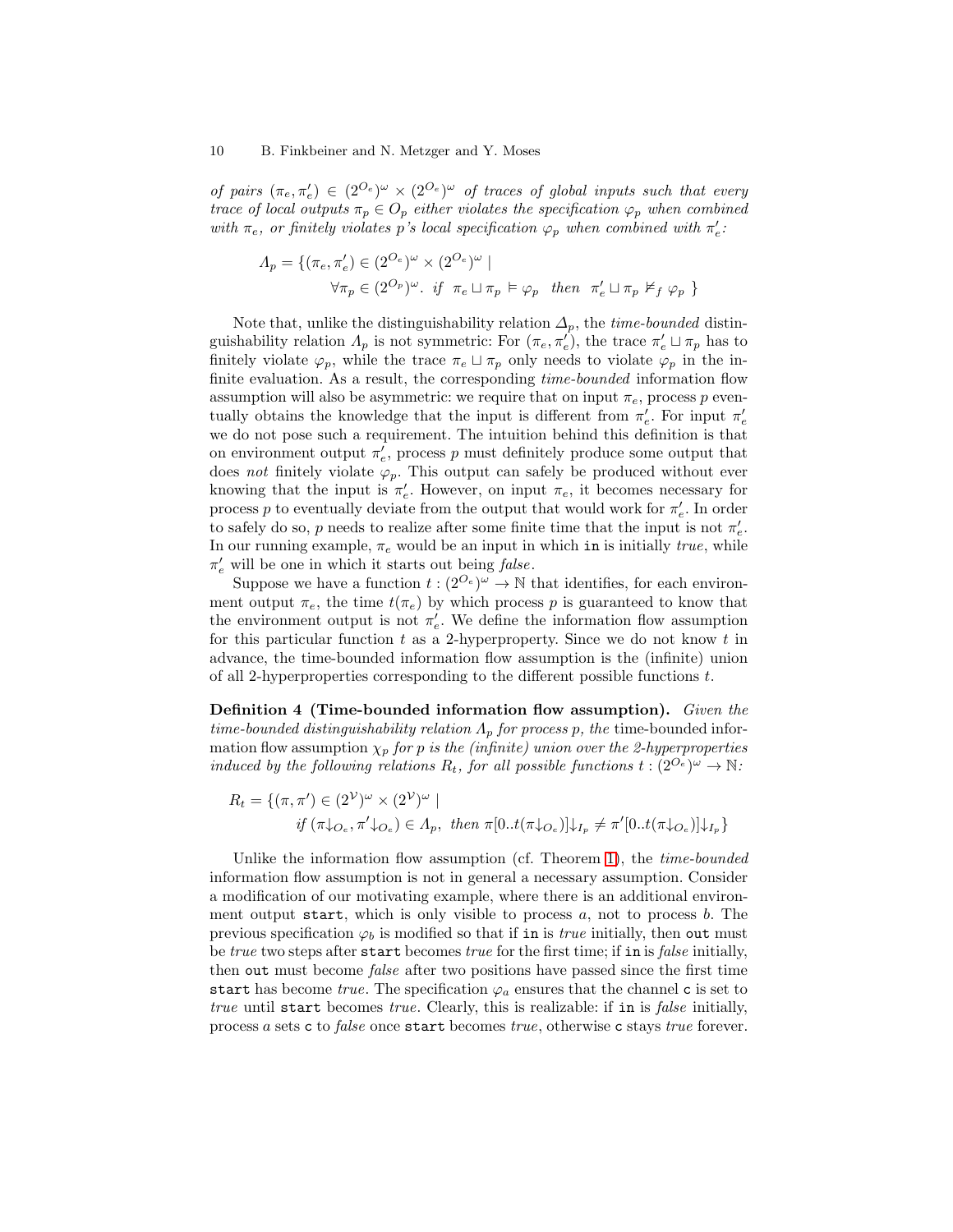Process b starts by setting out to *true*. It then waits for c to become *false*, and, if and when that happens, sets out to *false*. In this way, process b accomplishes the correct reaction within two steps after start has occurred. However, the function t required by the time-bounded information flow assumption does not exist, because the time of the communication depends on the environment: the prefix needed to distinguish an environment output  $\pi_e$ , where in is *true* initially from an environment output  $\pi'_e$ , where in is *false* initially, depends on the time when start becomes  $true$  on  $\pi'_e$ .

We now characterize a set of situations in which the time-bounded information flow requirement is still a necessary requirement. For this purpose we consider time-bounded distinguishability relations where the safety violation occurs after a bounded number of steps. We call such time-bounded distinguishability relations uniform; the formal definition follows below.

Definition 5 (Uniform distinguishability). A time-bounded distinguishability relation  $\Lambda_p$  is uniform if for every trace  $\pi_e \in (2^{O_e})^{\omega}$  of global inputs, and every trace  $\pi_p \in (2^{O_p})^{\omega}$  of local outputs of p, there exists a natural number  $n \in N$ such that for all  $\pi'_e \in (2^{O_e})^{\omega}$  s.t.  $(\pi_e, \pi'_e) \in A_p$  if  $\pi_e \sqcup \pi_p \models \varphi_p$  then  $\pi'_e \sqcup \pi_p \nvDash_n \varphi_p$ .

**Theorem 2.** Let  $\Lambda_p$  be a uniform time-bounded distinguishability relation derived from process p's local specification  $\varphi_p$ . Every computation tree that satisfies  $\varphi_p$  also satisfies the time-bounded information flow assumption  $\chi_p$ .

*Proof.* Let  $(s_a, s_b)$  be an implementation that satisfies  $\varphi_p$ . We show that the time-bounded information-flow assumption  $\chi_p$  is satisfied by defining a function  $t : (2^{O_e})^{\omega} \rightarrow \mathbb{N}$  such that the 2-hyperproperty given by  $R_t$  is satisfied. To compute  $t(\pi'_e)$  for some trace of inputs  $\pi'_e \in (2^{O_e})^{\omega}$ , we consider the trace of outputs  $\pi'_p \in (2^{\mathcal{O}_p})^{\omega}$  obtained by applying the implementation to the prefixes of  $\pi'_e$ . Since  $\Lambda_p$  is uniform, there is a natural number  $n \in \mathbb{N}$  such that for all  $\pi_e$ with  $(\pi_e, \pi'_e) \in A_p$ , we have that  $\pi'_e \sqcup \pi_p \nvdash_n \varphi_p$ . We set  $t(\pi_e)$  to n.

To convince yourself that  $\chi_p$  is satisfied, suppose, by way of contradiction, that  $R_t$  is violated on some pair  $(\pi_e, \pi'_e) \in A_p$  of input traces, i.e., the projection on  $I_p$  is the same for  $\pi_e$  and  $\pi'_e$  on the entire prefix of length  $t(\pi'_e)$ . But then, also the output of process  $p$  must be the same along the entire prefix; this, however, means that  $\pi'_e$  will violate  $\varphi_p$  after  $n = t(\pi'_e)$  steps, contradicting our assumption that the implementation satisfies  $\varphi_n$ . □

## 5 Computing Information Flow Assumptions

#### 5.1 Automata for Information Flow Assumptions

We first give an explicit construction of an automaton that recognizes the information flow assumption  $\psi_p$  that is induced by  $\varphi_p$ . The local specification  $\varphi_p$  is given as an LTL formula, which can be translated into an equivalent Büchi automaton  $\mathcal{A}_{\varphi}$  over alphabet  $2^{O_e \cup O_p}$  [\[28\]](#page-25-4). We self-compose  $\mathcal{A}_{\varphi}$  into an automaton B over the alphabet  $2^{O_e \cup O_p} \times 2^{O_e \cup O_p}$  such that B accepts a sequence of pairs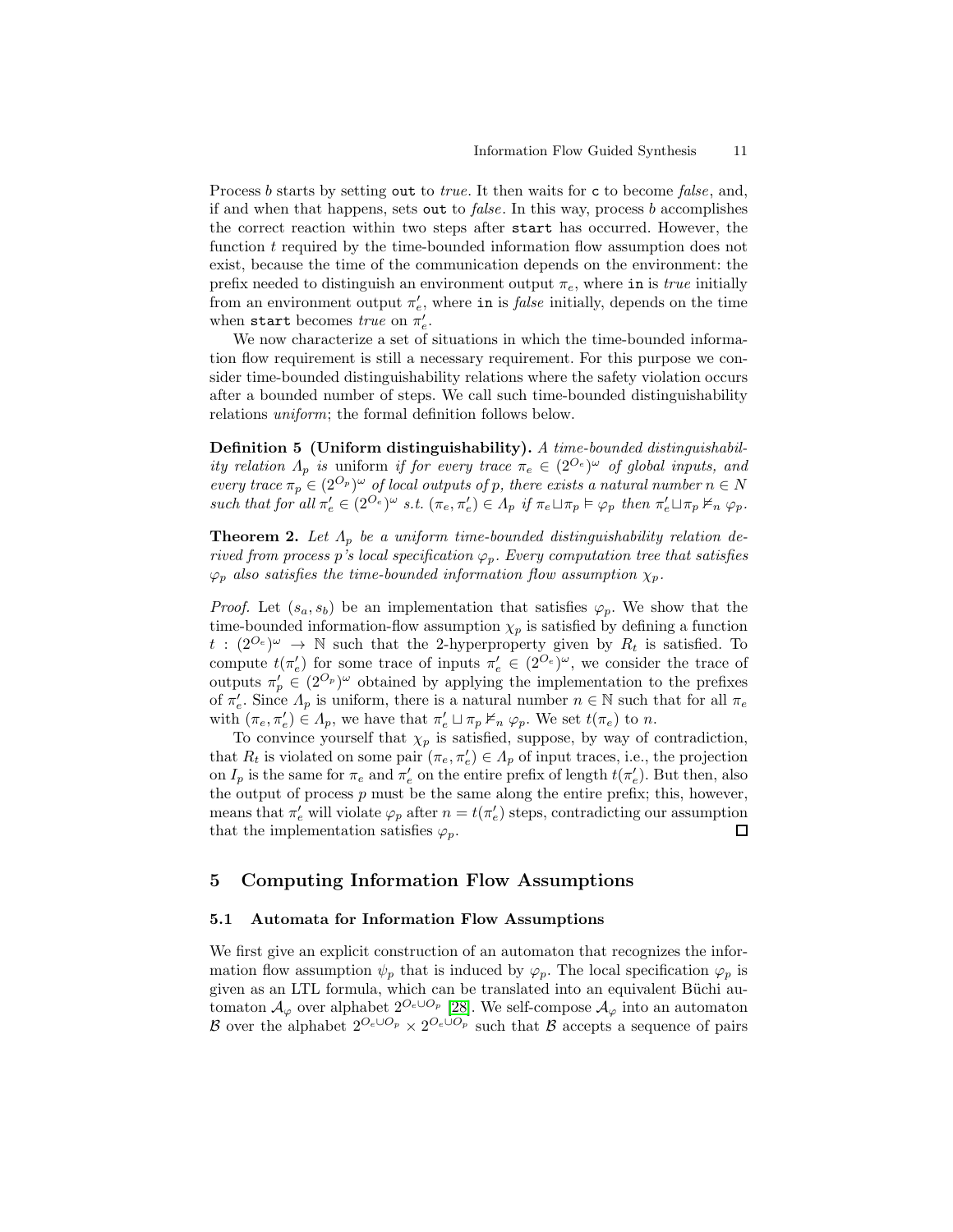iff both the projection on the first components and the projection on the second components are accepted by  $\mathcal{A}_{\varphi}$  and, additionally, both components always agree on the values of  $O_p$ . We then construct a Büchi automaton C over the alphabet  $2^{O_e} \times 2^{O_e}$  that guesses the values of  $O_p$  nondeterministically so that a pair of sequences is accepted by C iff there exists a valuation of  $O_p$  such that the extended sequences are accepted by  $\mathcal{B}$ . The automaton  $\mathcal{C}$  thus accepts all sequences of global inputs that process  $p$  does not need to distinguish, because there is a sequence of outputs that satisfies the specification in both cases. We construct another Büchi automaton  $\mathcal{D}$  over alphabet  $2^{I_p} \times 2^{I_p}$  that recognizes a sequence of pairs of local input values iff they differ at some point. Finally, we construct a Büchi automaton  $\mathcal E$  over the alphabet  $2^{O_e \cup I_p} \times 2^{O_e \cup I_p}$  that accepts a sequence of pairs iff the sequence of projections on  $O_e$  is accepted by C or the sequence of projections on  $I_p$  is accepted by  $\mathcal D$ . The automaton  $\mathcal E$  recognizes the information flow assumption  $\psi_p$  of process p.

**Theorem 3.** For a process p with local specification  $\varphi_p$ , there exists a Büchi automaton with an exponential number of states in the length of  $\varphi_p$  that recognizes the information flow assumption  $\psi_p$  induced by  $\varphi_p$ .

*Proof.* The automaton  $\mathcal E$  described above recognizes  $\psi_p$ . We now claim that it has the stated size. The number of states of  $\mathcal{A}_{\varphi}$  is exponential in the length of  $\varphi_p$ . By construction, the number of states of  $\beta$  is quadratic in the number of states of  $A_{\varphi}$ , and C has the same number of states as  $\beta$ . The automaton  $\mathcal D$ needs only two states. Hence,  $\mathcal E$  has only two more states than  $\mathcal B$  and so its total number of states is exponential in the length of  $\varphi_p$ , as claimed. □

#### 5.2 Checking Uniformity

We begin with the construction of an automaton  $\mathcal{A}_{A_p}$  over alphabet  $2^{O_e} \times 2^{O_e}$ that recognizes the time-bounded distinguishability relation  $\Lambda_p$ . Let  $\mathcal{A}_{\neg \varphi_p}$  be a deterministic  $\omega$ -automaton over alphabet  $2^{O_e \cup O_p}$  that recognizes all traces that violate the local specification  $\varphi_p$ . Let  $\mathcal{B}_{\neg \varphi_p}$  be a deterministic finite-word automaton over alphabet  $2^{O_e \cup O_p}$  that recognizes the bad prefixes of  $\varphi_p$ . We combine  $\mathcal{A}_{\neg\varphi_p}$  and  $\mathcal{B}_{\neg\varphi_p}$  into a deterministic  $\omega$ -automaton  $\mathcal C$  over alphabet  $2^{O_e}\times$  $2^{O_e} \times 2^{O_p}$  that accepts traces of two inputs  $\pi_e, \pi'_e$  and an output  $\pi_p$  such that  $\pi_e \sqcup \pi_p$  violates  $\varphi_p$  or  $\pi'_e \sqcup \pi_e$  *finitely* violates  $\varphi_p$ . We obtain the universal automaton  $\mathcal{D}_{A_p}$  with alphabet  $2^{O_e} \times 2^{O_e}$  as the universal projection of C with respect to the outputs  $\pi_p$ .

<span id="page-11-0"></span>**Theorem 4.** For a process p with local specification  $\varphi_p$ , there exists a universal w-automaton  $\mathcal{A}_{A_p}$  over alphabet  $2^{O_e}\times 2^{O_e}$  that recognizes the time-bounded distinguishability relation  $\Lambda_p$ . The number of states of  $\mathcal{A}_{\Lambda_p}$  is doubly-exponential in the length of  $\varphi_p$ .

*Proof.* Both  $\mathcal{A}_{\neg \varphi_p}$  and  $\mathcal{B}_{\neg \varphi_p}$  have doubly-exponentially many states in the length of  $\varphi_p$  [23]. The size of C is the product of the sizes of  $\mathcal{A}_{\neg \varphi_p}$  and  $\mathcal{B}_{\neg \varphi_p}$ . Because of the universal projection,  $\mathcal{D}_{\Lambda_p}$  is universal, rather than deterministic, but still of doubly-exponential size.口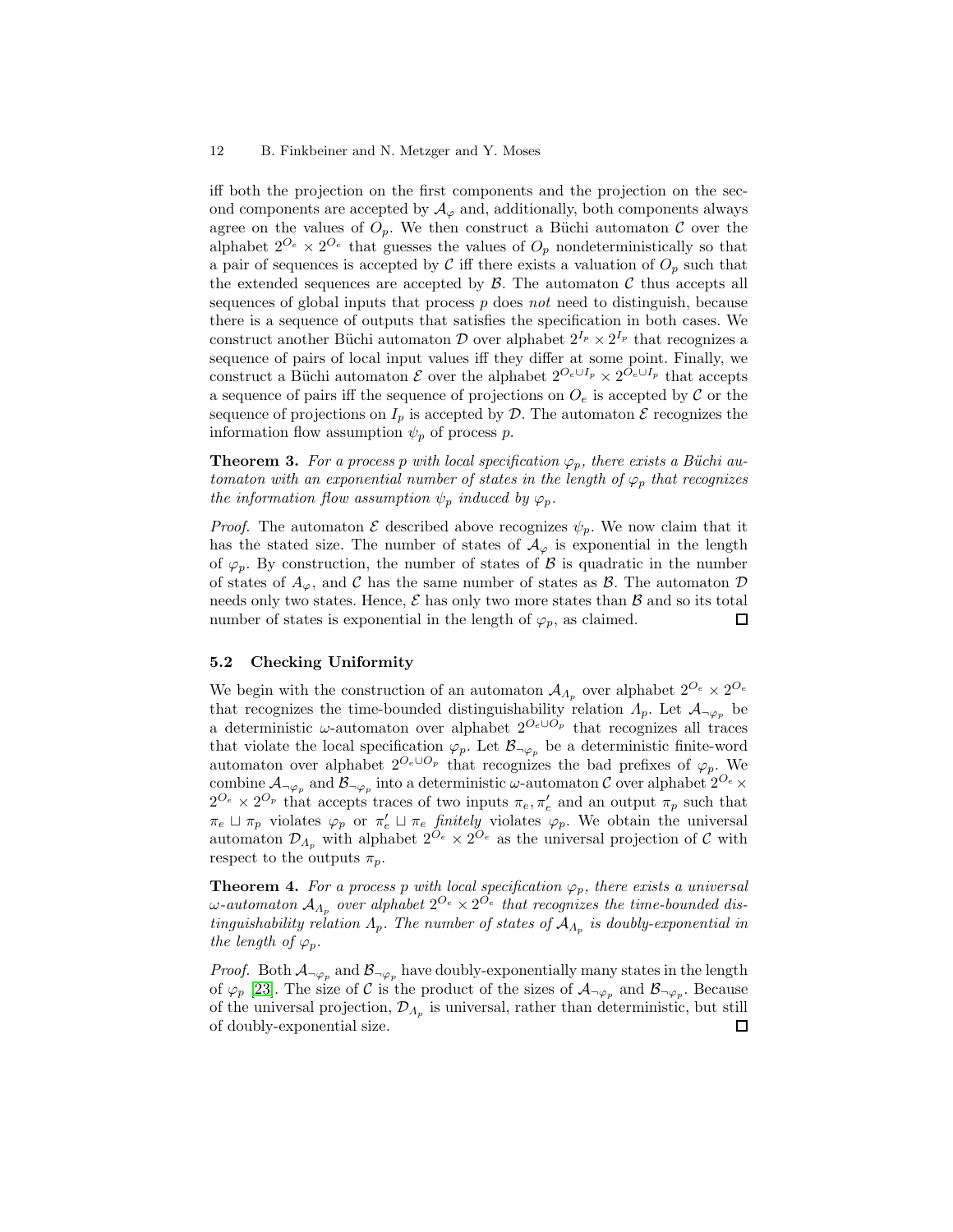Next, we check whether the time-bounded distinguishability relation is uniform. We construct an automaton that recognizes all traces of inputs and local outputs where no uniform bound exists. Let  $\mathcal{A}_{\varphi_p}$  be a universal  $\omega$ -automaton over alphabet  $2^{O_e \cup O_p}$  that recognizes all traces that satisfy the local specification  $\varphi_p$ . We combine  $\mathcal{A}_{\varphi}$  with  $\mathcal{D}_{A_p}$  to a universal  $\omega$ -automaton  $\mathcal E$  over alphabet  $2^{O_e} \times 2^{O_e} \times 2^{O_p}$  that accepts traces of two inputs  $\pi_e, \pi'_e$  and an output  $\pi_p$  when  $(\pi_e, \pi'_e) \in A_p$  and  $\pi_e \sqcup \pi_p \models \varphi_p$ . From  $\mathcal E$  we construct a universal automaton F over alphabet  $2^f \times 2^{O_e} \times 2^{O_p}$  that accepts  $\pi_e$  and  $\pi_p$  if there exists an  $\pi'_e$ such that the bad prefix is reached on  $\pi'_e$  after f becomes true for the first time. Finally, we obtain a universal automaton  $\mathcal G$  over alphabet  $2^{O_e} \times 2^{O_p}$  that accepts those  $\pi_e$  and  $\pi_p$  that are accepted by F for all traces of f that set f to true at least once.

**Theorem 5.** For a process p with local specification  $\varphi_p$ , whether the time-bounded distinguishability relation is uniform can be checked in quadruply exponential running time.

*Proof.*  $\mathcal{A}_{\varphi_p}$  is exponential in the length of  $\varphi_p$ ,  $\mathcal{D}_{\Lambda_p}$  is doubly exponential; hence,  $\mathcal E$  is also doubly exponential. Because of the projection in  $O_e$ ,  $\mathcal F$  is triply exponential. Because  $\mathcal F$  is universal, the universal projection in  $f$  does not cause a further increase in the number of states, the size of  $\mathcal G$  is thus triply exponential. Emptiness of a universal automaton can be checked in exponential time, resulting in an overall quadruply exponential running time.  $\Box$ 

#### 5.3 Computing Time-bounded Information Flow Assumptions

Our final goal in this section is to compute time-bounded information flow assumptions. Time boundedness introduces a new difficulty, because an unbounded number of traces is required to satisfy the same bound; hence, the time-bounded information flow assumption is not a k-hyperproperty for any value  $k \in \mathbb{N}$ . In the following, we nonetheless represent the time-bounded information flow property as a 2-hyperproperty, by employing the following trick: We introduce a fresh atomic proposition t, which is to be read by process  $p$  as a new input and is to be computed by process  $p$ 's environment. The first occurrence of  $t$  indicates that the time bound has been reached. This extra proposition allows us to express the time-bounded information flow assumption as a 2-hyperproperty: we first require that t occurs on every trace that appears as a left trace in  $\Lambda_p$  (condition 1). Furthermore, process  $p$  must observe a difference between any pair of traces in  $\Lambda_p$  before t occurs on the left trace (condition 2).

We begin with the universal automaton  $\mathcal{A}_{A_p}$  over alphabet  $2^{O_e} \times 2^{O_e}$  from Theorem [4,](#page-11-0) which recognizes the time-bounded distinguishability relation  $\Lambda_p$ . We dualize  $A_{A_p}$  to obtain the nondeterministic automaton  $A_{A_p}$  that recognizes all pairs of traces *not* in  $\Lambda_p$ . For condition 1, we construct a nondeterministic automaton  $\mathcal{H}_1$  that checks that t occurs on the left trace; for condition 2, we construct a nondeterministic automaton  $\mathcal{H}_2$  that ensures that the traces differ in the local inputs before t occurs. Combining  $\overline{\mathcal{A}_{A_p}}$  with  $\mathcal{H}_1$  and  $\mathcal{H}_2$ , we obtain a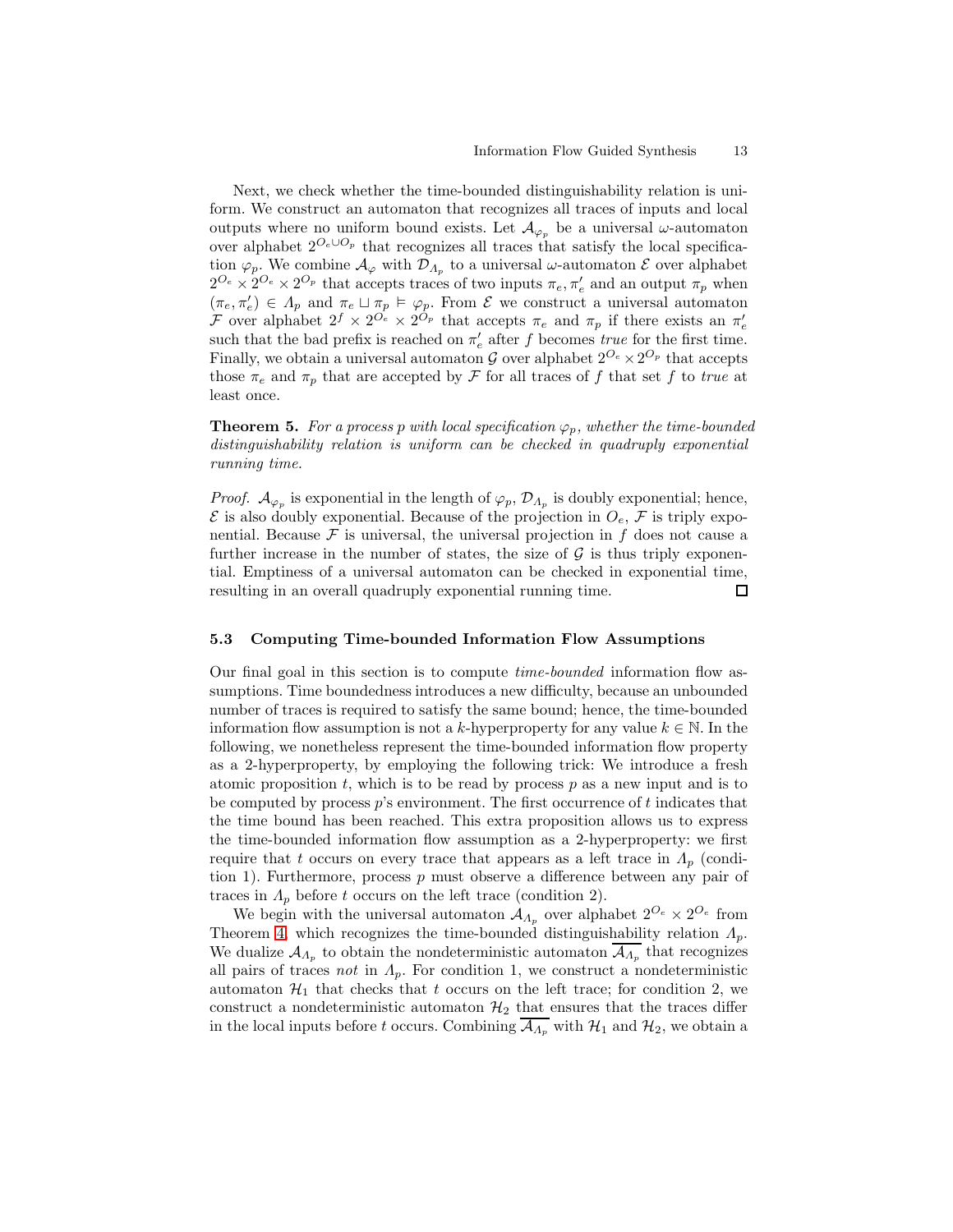nondeterministic automaton *I* over the alphabet  $2^{O_e \cup I_p \cup O_p \cup \{t\}} \times 2^{O_e \cup I_p \cup O_p \cup \{t\}}$ that represents the time-bounded information flow assumption.

**Theorem 6.** For a process p with local specification  $\varphi_p$ , there exists a nondeterministic  $\omega$ -automaton with a doubly-exponential number of states in the length of  $\varphi_p$  that recognizes the time-bounded information flow assumption  $\chi_p$  induced by  $\varphi_p$ .

*Proof.* The automaton I described above recognizes  $\chi_p$ . We now claim that it has the stated size. By Theorem [4,](#page-11-0) the number of states of  $\mathcal{A}_{A_p}$  is doublyexponential in the length of  $\varphi_p$ . The dual  $\mathcal{A}_{A_p}$  has the same size as  $\mathcal{A}_{A_p}$ ; finally,  $\mathcal{H}_1$  and  $\mathcal{H}_2$  each has a constant number of states. Thus, the number of states of I is also doubly-exponential in the length of  $\varphi_p$ .  $\Box$ 

## <span id="page-13-0"></span>6 Compositional Synthesis

We now use the time-bounded information flow assumptions to split the distributed synthesis problem for an architecture  $(I_p, I_q, O_p, O_q, I_e)$  into two separate synthesis problems. The local implementations are then composed and form a correct system, whose decomposition returns the solution for each process.

#### 6.1 Constructing the Hyper Implementations

We begin with the synthesis of local processes. Let  $\Lambda_p$  and  $\Lambda_q$  be the timebounded distinguishability relations for p and q, and let  $\chi_p$  and  $\chi_q$  be the resulting time-bounded information flow assumptions. In the individual synthesis problems, we ensure that process p provides the information needed by process q, i.e., that the implementation of p satisfies  $\chi_q$ , and, similarly, that q provides the information needed by p, i.e., q's implementation satisfies  $\chi_p$ .

We carry out the individual synthesis of a process implementation on trees that branch according to the input of the process (including  $t_p$ ) and the environment's output. In such a tree, the synthesized process thus has access to full information. We call this tree a *hyper implementation*, rather than an implementation, because the hyper implementation describes how the process will react to certain information, without specifying how the process will receive information. This detail is left open until we know the other process' hyper implementation: at that point, both hyper implementations can be turned into standard strategies, which are trees that branch according to the process' own inputs.

**Definition 6 (Hyper implementation).** Let  $p$  and  $q$  be processes and  $e$  be the environment. A 2<sup>O<sub>e∪Ip</sub>∪{t<sub>p</sub>}</sup>-branching 2<sup>O<sub>p</sub>∪{t<sub>q</sub>}-labeled tree  $h_p$  is a hyper</sup> implementation of p.

Since the hyper implementation has access to the full information, while the time-bounded information flow assumption only guarantees that the relevant information arrives after some bounded time, the strategy has "too much" information. We compensate for this by introducing a locality condition: on two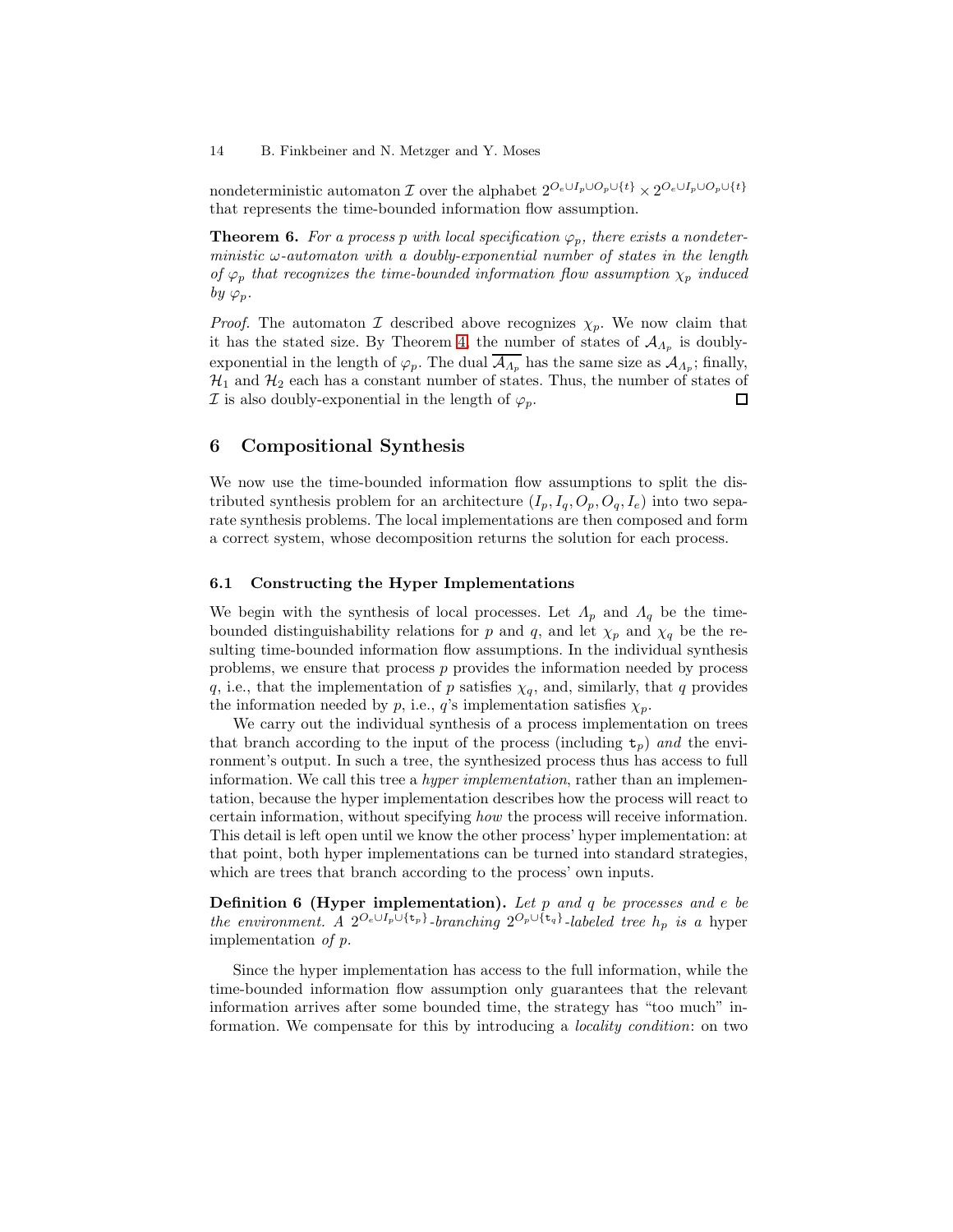traces  $(\pi_e, \pi'_e) \in A_p$  in the distinguishability relation of process p, as long as the input to the process from the external environment is identical, process  $p$ 's output must be identical until  $t_p$  happens (which signals that the bound for the transmission of the information has been reached). For traces  $(\pi_e, \pi'_e) \notin \Lambda_p$ outside the distinguishability relation, process  $p$ 's output must be identical until there is a difference in the input to process p or in the value of  $t_p$ .

<span id="page-14-0"></span>Definition 7 (Locality condition). Given the time-bounded distinguishability relation  $\Lambda_p$  for process p, the locality condition  $\eta_p$  for p is the 2-hyperproperty induced by the following relation R:

$$
R = \{ (\pi, \pi') \in (2^{O_e \cup I_p \cup \{t_p\}})^{\omega} \times (2^{O_e \cup I_p \cup \{t_p\}})^{\omega} |
$$
  
\nif  $(\pi \downarrow_{O_e}, \pi' \downarrow_{O_e}) \in \Lambda_p$ , then  $\pi[0..t] \downarrow_{O_p} = \pi'[0..t] \downarrow_{O_p}$  and  
\nif  $(\pi \downarrow_{O_e}, \pi' \downarrow_{O_e}) \notin \Lambda_p$ , then  $\pi[0..t'] \downarrow_{O_p} = \pi'[0..t'] \downarrow_{O_p}$ 

where t is the smallest natural number such that  $t_p \in \pi[0..t]$  or  $\pi[0..t] \downarrow_{I_p} \neq$  $\pi'[t] \downarrow_{I_p}$  (and  $\infty$  if no such t exists), and t' is the smallest natural number such that  $\pi[0..t'] \downarrow_{I_p} \neq \pi'[0..t'] \downarrow_{I_p} \text{ or } \pi[0..t'] \downarrow_{\{\mathtt{t}_p\}} \neq \pi'[0..t'] \downarrow_{\{\mathtt{t}_p\}} \text{ (and } \infty \text{ if no such})$ t ′ exists).

We use HyperLTL to formulate the locality condition for process  $b$  in our running example. Based on the time-bounded distinguishability relation  $\Lambda_b$ , which relates every trace with in in the first step to all traces on which  $\neg$ in holds there, we can write the locality condition:

$$
\forall \pi, \pi'.(in_{\pi} \land \neg in_{\pi'}) \rightarrow ((t_{\pi} \lor c_{\pi} \nleftrightarrow c_{\pi'}) \mathcal{R}(out_{\pi} \leftrightarrow out_{\pi'})) \\
\land (\neg (in_{\pi} \land \neg in_{\pi'})) \rightarrow (t_{\pi} \nleftrightarrow t_{\pi'} \lor c_{\pi} \nleftrightarrow c_{\pi'}) \mathcal{R}(out_{\pi} \leftrightarrow out_{\pi'}))
$$

The order in the formula is analogous to the order in Definition [7.](#page-14-0) For all pairs of traces that are in the distinguishability relation, i.e., in is true on  $\pi$  and false on  $\pi'$ , the outputs being equivalent on both traces can only be released by  $t$  on trace  $\pi$  or by a difference in the local inputs (c). Moreover, if the traces are not in the distinguishability relation, i.e.,  $\neg$ ( $in_{\pi} \land \neg in_{\pi'}$ ), then only a difference in t or c can release out to be equivalent on both traces. With the locality condition at hand, we define when a hyper implementation is locally correct:

Definition 8 (Local correctness of hyper implementations). Let p and q be processes, let  $\varphi_p$  be the local specification of p, let  $\eta_p$  be its locality condition, and let  $\chi_q$  be the information flow assumption of q. The hyper implementation  $h_p$  of p is locally correct if it satisfies  $\varphi_p$ ,  $\eta_p$ , and  $\chi_q$ .

The specification  $\varphi_p$  is a trace property, while  $\eta_p$  and  $\chi_q$  are hyperproperties. Since all properties that need to be satisfied by the process are guarantees, it is not necessary to assume explicit behaviour of process q to realize process  $p$ . Local correctness relies on the guarantee that the other process satisfies the current process' own information flow assumption. Note that both the locality condition and the information flow assumption for  $p$  build on the time-bounded distinguishability relation of p.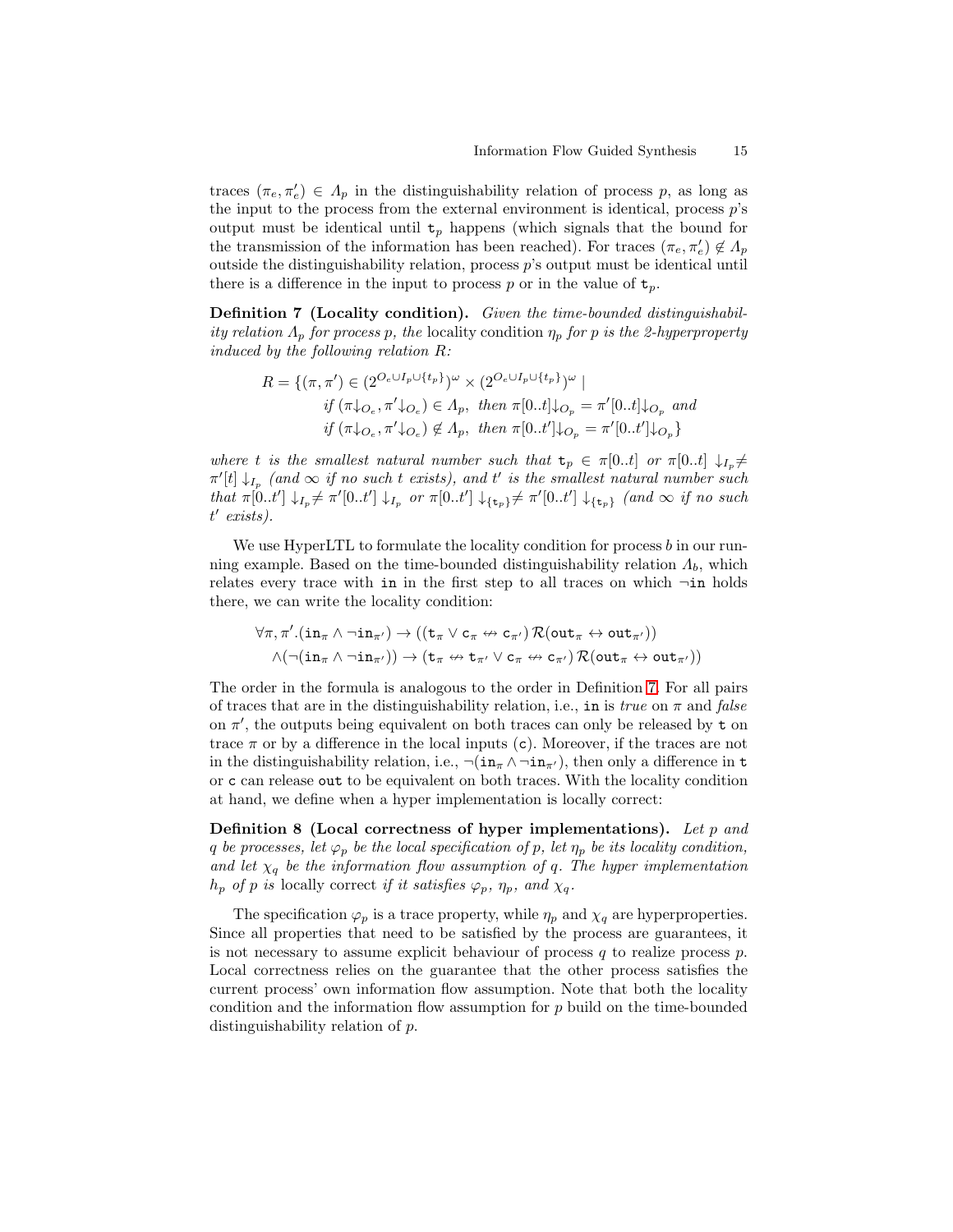<span id="page-15-0"></span>16 B. Finkbeiner and N. Metzger and Y. Moses



Fig. 2: The composition of the hyper implementations of  $a$  in Figure [1c](#page-4-0) and  $b$ in Figure [1d.](#page-4-0) The states are labeled with the combination of states reached for both processes, and multiple, if they cannot be distinguished.

#### 6.2 Composition of Hyper Implementations

The hyper implementations of each of the processes are locally correct and satisfy the information flow assumptions of the other process respectively. However, the hyper implementations have full information of the inputs and are dependent on the additional variables  $t_p$  and  $t_q$ . To construct practically executable local implementations, we first compose the hyper implementations into one strategy.

<span id="page-15-1"></span>Definition 9 (Composition of hyper implementations). Let  $p$  and  $q$ be two processes with hyper implementations given as infinite  $2^{O_e \cup I_p \cup \{\mathbf{t}_p\} \cup IC_p}$ . branching  $2^{O_p \cup \{t_q\}}$ -labeled tree  $h_p$  for process p, and an infinite  $2^{O_e \cup I_q \cup \{t_q\} \cup IC_q}$ branching  $2^{O_p \cup \{t_p\}}$ -labeled tree  $h_q$  for process q.

Given two hyper implementations  $h_p$  and  $h_q$ , we define the composition  $h =$  $h_p||h_q$  to be a  $2^{O_e}$ -branching  $2^{O_p \cup O_q}$ -labeled tree, where  $h(v) = (h_p(f_p(v)) \cup$  $h_q(f_q(v)) \cap (O_p \cup O_q)$  and  $f_p, f_q$  are defined as follows:

$$
f_p(\epsilon) = \epsilon
$$
  
\n
$$
f_p(v \cdot x) = f_p(v) \cdot ((x \cap I_p) \cup (h_q(f_q(v)) \cap (I_p \cup \{\mathbf{t}_p\}))
$$
  
\n
$$
f_q(\epsilon) = \epsilon
$$
  
\n
$$
f_q(v \cdot x) = f_q(v) \cdot ((x \cap I_q) \cup (h_p(f_p(v)) \cap (I_q \cup \{\mathbf{t}_q\}))
$$

If each hyper implementation satisfies the time-bounded information flow assumption of the other process, then there exists a strategy for each process (given as a tree that branches according to the local inputs of the process), such that the combined behavior of the two strategies corresponds exactly to the composition of the hyper implementations.

The composition of the hyper implementations of the bit transmission protocol is shown in Figure [2.](#page-15-0) The initial state is the combination of both processes initial states with the corresponding outputs. We change the state after the value of in is received. While process  $a$  directly reacts to in, process  $b$  cannot observe its value, and the composition can either be in  $h_0^b$  or  $h_1^b$ . Booth states have the same output. In the next step, process  $a$  communicates the value of in by setting **c** to true or false, such that the loop states  $h_1^a, h_1^a$  and  $h_2^a, h_3^b$  are reached.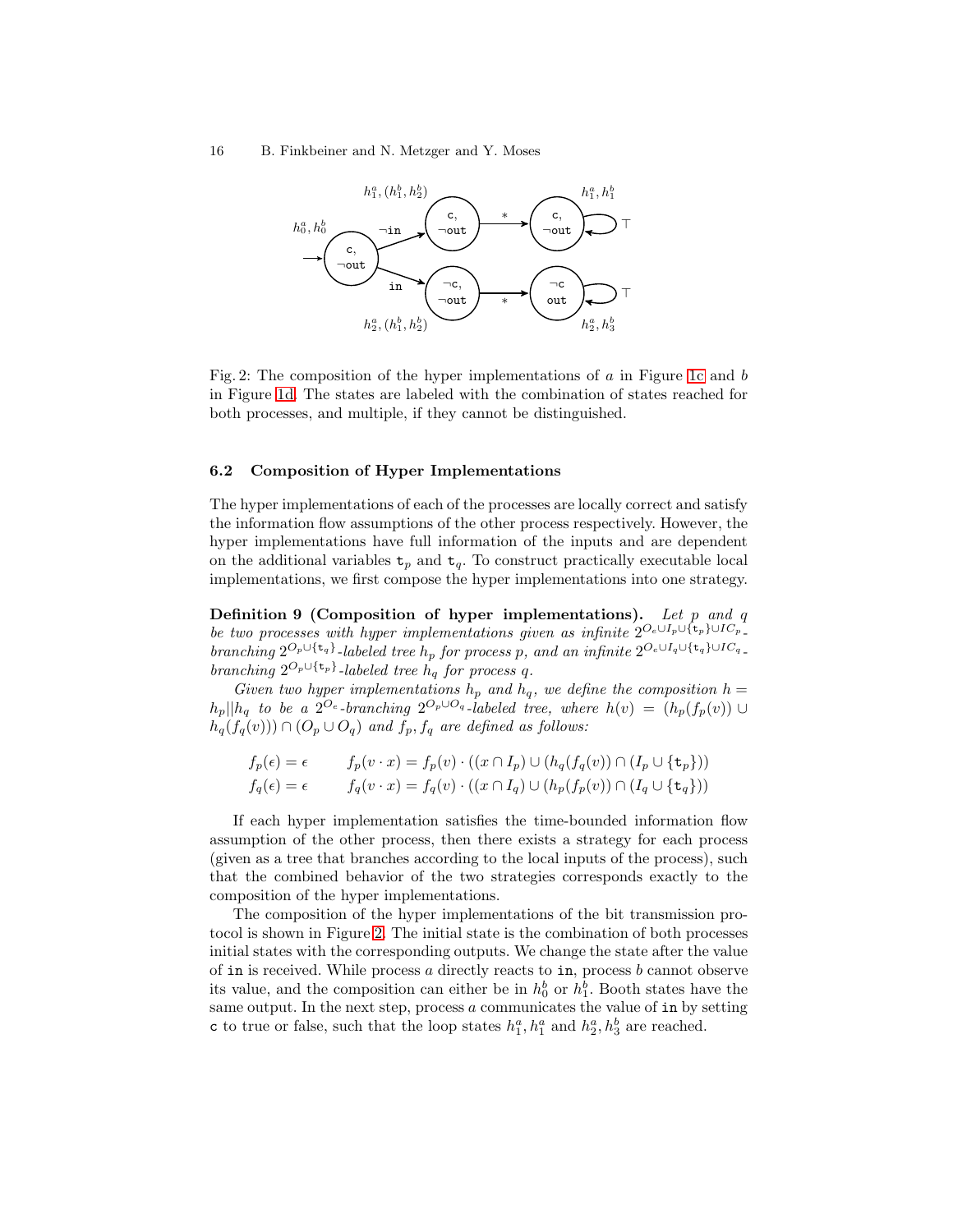<span id="page-16-2"></span>The local strategies of the processes are constructed from the composed hyper implementations. As an auxiliary notion we introduce the knowledge set: the set of finite traces in the composition that cannot be distinguished by a process.

**Definition 10 (Knowledge set).** Let  $p$  and  $q$  be two processes with composed hyper implementations  $h = h_p || h_q$ . For a finite trace  $v \in (2^{I_p})^*$  of inputs to p, we define the knowledge set  $K_p(v)$  to be

 $K_p(v) \triangleq \{w \mid w \text{ is a finite trace of } (2^{O_e})^* \text{ and } f_p(w) = v\}.$ 

<span id="page-16-3"></span>**Lemma 1.** For all  $s v, v' \in (2^{I_p})^*$ , if  $K_p(v) = K_p(v')$  then  $h(v) \downarrow_{O_p} = h(v') \downarrow_{O_p}$ .

*Proof.* If  $K_p(v)$  is a singleton or empty, then the lemma is trivially true. Assume  $|K_p(v)| \geq 1$  and there exists  $w, w' \in K_p(v)$  s.t.  $h(w) \downarrow_{O_p} \neq h(w') \downarrow_{O_p}$ . Since w and w' agree on the local inputs to p, there exists at least one  $a \in O_e\backslash I_p$ s.t.  $w \downarrow_{O_a} \neq w' \downarrow_{O_a}$ . Then,  $h_p(w) \neq h_p(w')$  has to hold following the function  $f_p$  of Definition [9.](#page-15-1) Given the locality from Definition [7,](#page-14-0) this is only possible if  $t_p$  was observed in the input to  $h_p$ , which is replaced by the output of  $h_q$  in Definition [9.](#page-15-1) Since  $h_q$  satisfies the time bounded information flow assumption  $\chi_p$  from Definition [4,](#page-9-0)  $h_p$  observes a difference in  $I_p$  before it reacts to the global inputs. Therefore,  $h(w) \downarrow_{O_p} = h(w') \downarrow_{O_p}$  which contradicts the assumption.  $\Box$ 

<span id="page-16-0"></span>The local strategies from the composed hyper implementations are then defined as follows:

Definition 11 (Local strategies from hyper implementations). Let  $p$ and q be two processes with time-bounded information flow assumptions  $\chi_p$  and  $\chi_q$ , and  $h = h_p || h_q$  be the composition of their hyper implementations. For  $j \in \{p, q\}$  the strategy  $s_j$ , represented as a  $2^{I_j}$ -branching  $2^{O_j}$ -labeled tree for process j, is defined as follows:

$$
s_j(\epsilon) = \epsilon \qquad s_j(v) = \begin{cases} \emptyset & \text{if } |K_j(v)| = 0\\ h(\min(K_j(v))) \downarrow_{O_j} \text{if } |K_j(v)| > 0 \end{cases}
$$

where  $min(K_i(v))$  is the smallest trace based on an arbitrary order over  $K_i(v)$ .

<span id="page-16-1"></span>The base case of the definition inserts a label for unreachable traces in the composed hyper implementation. For example, the local inputs  $I_p\backslash O_e$  are determined by  $s_q$ , and not all input words in  $(2^{I_q})^*$  are possible. Process p's local strategy  $s_p$  can discard these input words. The second case of the definition picks the smallest trace in the knowledge set and computes the outputs from h that are local to a process. Intuitively, the outputs of h have to be the same for every trace that a process considers possible in the composed hyper implementations. We therefore pick one of them, compute the output of the composed hyper-strategy, and restrict the output to the local outputs of the process. The following theorem states the correctness of the construction in Definition [11.](#page-16-0)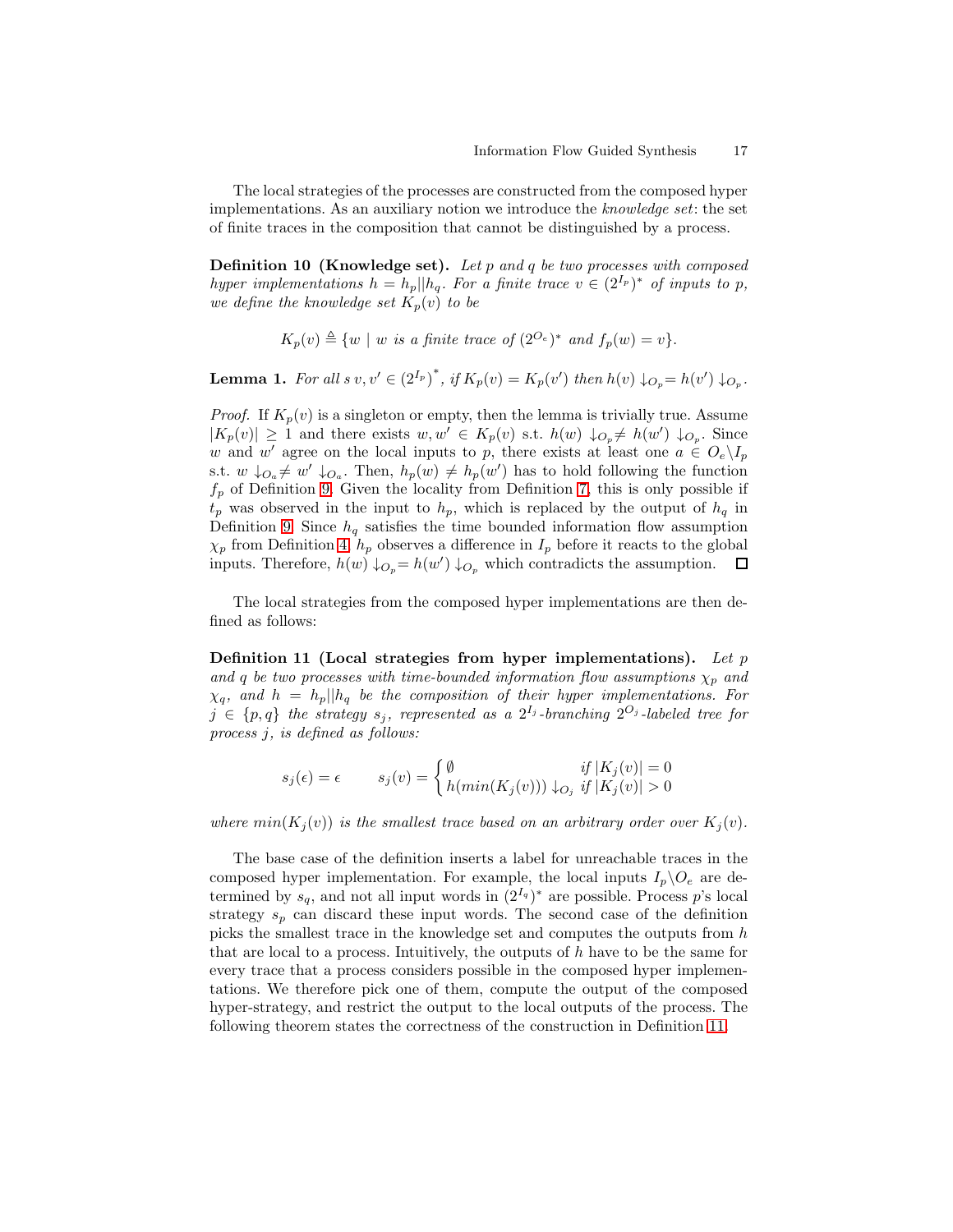18 B. Finkbeiner and N. Metzger and Y. Moses

**Theorem 7.** Let p and q be two processes with time-bounded information flow assumptions  $\chi_p$  and  $\chi_q$ , let  $h = h_p || h_q$  be the composition of the hyper implementations, and  $s_p$  and  $s_q$  be the local strategies. Then, for all  $v \in (2^{O_e})^*$  it holds that  $h(v) = s_p(g_p(v)) \cup s_q(g_q(v))$  where  $g_p, g_q$  are defined as follows:

$$
g_p(\epsilon) = \epsilon
$$
  
\n
$$
g_p(v \cdot x) = g_p(v) \cdot ((x \cap I_p) \cup (s_q(g_q(v)) \cap I_p)
$$
  
\n
$$
g_q(\epsilon) = \epsilon
$$
  
\n
$$
g_q(v \cdot x) = g_q(v) \cdot ((x \cap I_q) \cup (s_p(g_p(v)) \cap I_q)
$$

*Proof.* Proof by induction over  $v \in (2^{O_e})^*$ . Base case: Let  $v = \epsilon$ , then  $s_p(g_p(\epsilon)) \cup$  $s_q(g_q(\epsilon)) = h(\epsilon) = \epsilon$ . Induction Step: The induction step is shown from  $v \in$  $(2^{O_e})^*$  to  $v \cdot x \in (2^{O_e})^*$ , with  $x \in 2^{O_e}$ . Inserting  $g_p$  from Theorem [7](#page-16-1) we obtain  $g_p(v \cdot x) = g_p(v) \cdot ((x \cap I_p) \cup (s_q(g_q(v) \cap I_p))$ . Since  $s_q(g_q(v))$  and  $g_p(v)$  is assumed correct, we show that the input trace returned by  $g_p$  and given to  $s_p$  is correct: The input is local to p because  $x \cap I_p$  and  $s_q(g_q(v)) \cap I_p$  remove unobservable inputs, and all outputs of the previous step from  $q$  are added to the current input. It remains to show that the outputs of the local strategies combined are equal to the output of h:  $h(v \cdot x) = s_p(g_p(v \cdot x)) \cup s_q(g_q(v \cdot x))$ . Let  $v' \cdot x' = g_p(v \cdot x)$ . Given Definition [11](#page-16-0) and Definition [10,](#page-16-2) we know that  $s_p(v' \cdot x') = h(K(w)) \downarrow_{O_p}$ , with  $w \in K_p(v' \cdot x')$ . Since  $K_p(v')$  is assumed correct, we show that adding  $x'$ to v' still results in correctness of  $h(K(w))$ . Following Lemma [1,](#page-16-3) all elements in  $K(v' \cdot x')$  and therefore all corresponding paths in h have the same label and picking any with  $min(K_p(v' \cdot x'))$  is correct. It follows that  $h(v \cdot x) \downarrow_{O_p} =$  $s_p(g_p(v \cdot x))$ . Using the same argument for  $s_q$  by interchanging p and q in every index yields the correctness of the theorem, i.e., for all  $v \in (2^{O_e})^*$  it holds that  $h(v) = s_p(g_p(v)) \cup s_q(g_q(v)).$  $\Box$ 

Combining all definitions and theorems of the previous sections, we conclude with the following corollary.

**Corollary 1.** Let  $(I_p, I_q, O_p, O_q, I_e)$  be an architecture and  $\varphi = \varphi_p \wedge \varphi_q$  be a specification. If the hyper-strategies  $h_p$  and  $h_q$  are locally correct, then the implementation  $(s_p, s_q)$  satisfies  $\varphi$ .

## <span id="page-17-0"></span>7 A More Practical Approach

A major disadvantage of the synthesis approach of the preceding sections is that the hyper implementations are based on the full set of environment outputs; as a result, hyper implementations branch according to inputs that are not actually available; this, in turn, necessitates the introduction of the locality condition.

In this section, we develop a more practical approach, where the branching is limited to the information that is actually available to the process: this includes any environment output directly visible to the process and, additionally, the information the process is guaranteed to receive according to the information flow assumption. As a result, the synthesis of the process is sound without need for a locality condition. We develop this approach under two assumptions: First, we assume that the time-bounded information flow assumption only depends on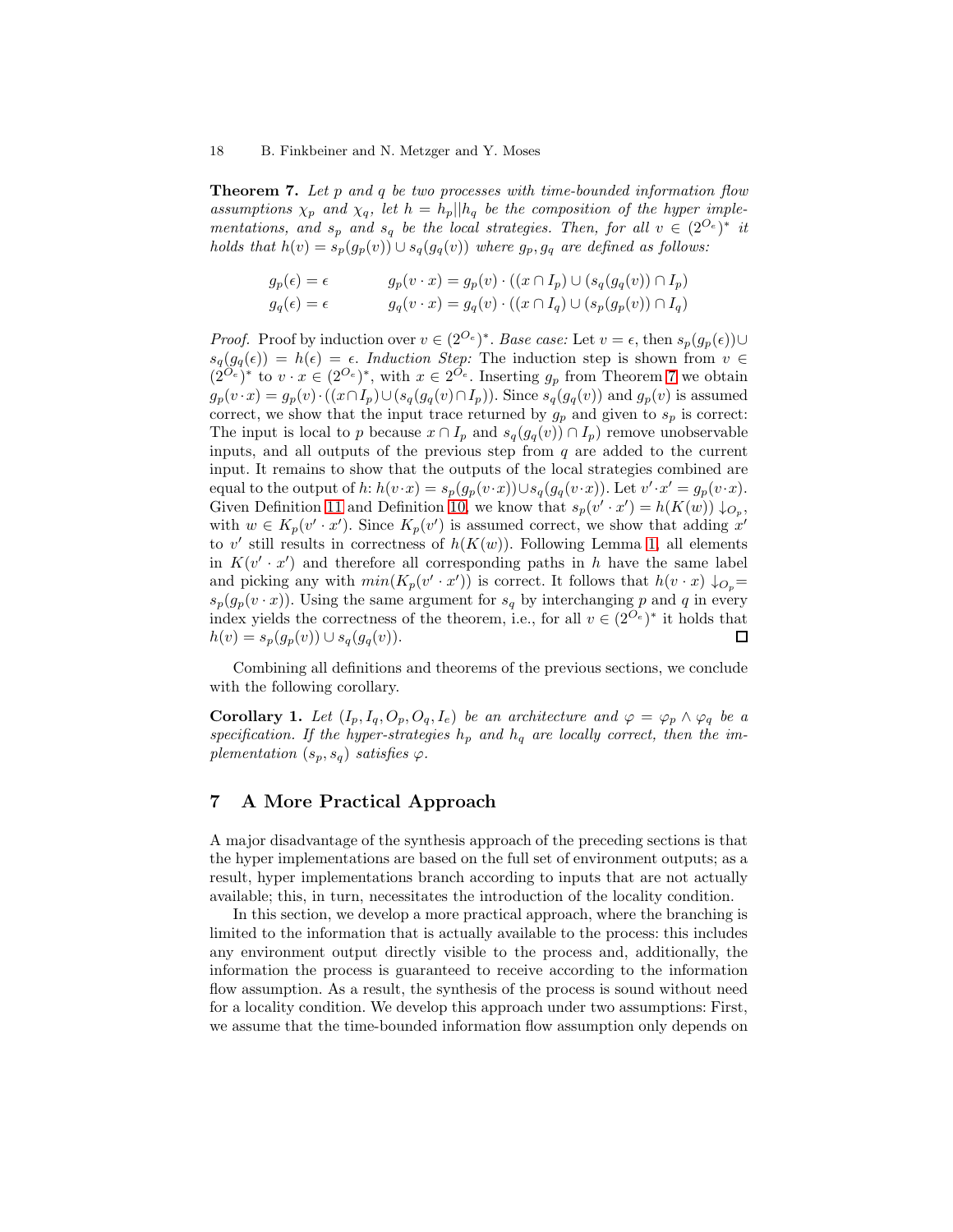environment outputs the sending process can actually see; second, we assume that the time-bounded information flow assumption can be decomposed into a finite set of classes in the following sense: For a trace  $\pi$  of environment outputs, the information class  $[\pi]_p$  describes that, on the trace  $\pi$ , the process p eventually needs to become aware that the current trace is in the set  $[\pi]$ . The information class is obtained by collecting all traces that are *not* related to  $\pi$  in the timebounded distinguishability relation.

Definition 12 (Information classes). Given a time-bounded distinguishability relation  $\Lambda_p$  for process p, the information class  $[\pi]_p$  of a trace  $\pi$  over  $O_e$  is the following set of traces:  $[\pi]_p = (2^{O_e})^{\omega} \setminus {\{\pi' \in (2^{O_e})^{\omega} \mid (\pi, \pi') \in \Lambda_p\}}$ 

The next definition relativizes the specification of the processes for a particular information class, reflecting the fact that the process does not know the actual environment output, but only its information class; hence, the process output needs to be correct for all environment outputs in the information class.

Definition 13 (Relativized specification). For a process p with specification  $\varphi_p$  and an information class c, the relativized specification  $\varphi_{p,c}$  is the following trace property over  $(I_p \cap O_e) \cup O_p$ :

$$
\varphi_{p,c} = \{ \pi_e \sqcup \pi_p \mid \pi_e \in (2^{I_p \cap O_e})^{\omega}, \pi_p \in (2^{O_p})^{\omega} \text{ s.t. } \forall \pi'_e \in c. \ \pi'_e \sqcup \pi_p \models \varphi_p \}
$$

The component specification, which is the basis for the synthesis of the process, must take into account that the process does not know the information class in advance; the behavior of the other process will only eventually reveal the information class. Let  $IC$  be the set of information classes for process  $p$ . Assume that this set is finite. We now replace the inputs of the process that come from the other process with new input channels  $IC$  as new inputs. In the hyper implementation, receiving such an input reveals the information class to the process. In the actual implementation, the information class will be revealed by the actual outputs of the other process that are observable for  $p$ . The component specification requires that the processes satisfy the relativized specification under the assumption that the information class is eventually received. We encode this assumption as a trace condition  $\psi$ , which requires that exactly one of the elements of IC eventually occurs.

<span id="page-18-0"></span>Definition 14 (Component specification). For process p with specification  $\varphi_p$ , the component specification  $\langle \varphi_p \rangle$  over  $(I_p \cap O_e) \cup IC \cup O_p$  is defined as

$$
\langle \varphi_p \rangle = \{ \pi \in (2^{(I_p \cap O_e) \cup IC \cup O_p})^{\omega} \mid \text{ if } \pi \models \psi \text{ then } \pi \models \bigwedge_{c \in IC} (\Diamond c \rightarrow \varphi_{p,c})
$$

where  $\psi$  is the following trace property over  $(I_p \cap O_e) \cup IC \cup O_p$ :

$$
\psi = \{ \pi \in (2^{(I_p \cap O_e) \cup IC \cup O_p})^{\omega} \mid \exists \pi' \in (2^{O_e})^{\omega}.\ \pi \downarrow_{I_p \cap O_e} = \pi' \downarrow_{I_p \cap O_e}
$$
  
and  $\pi \vDash \diamondsuit[\pi']$  and exactly one element of IC occurs on  $\pi \}$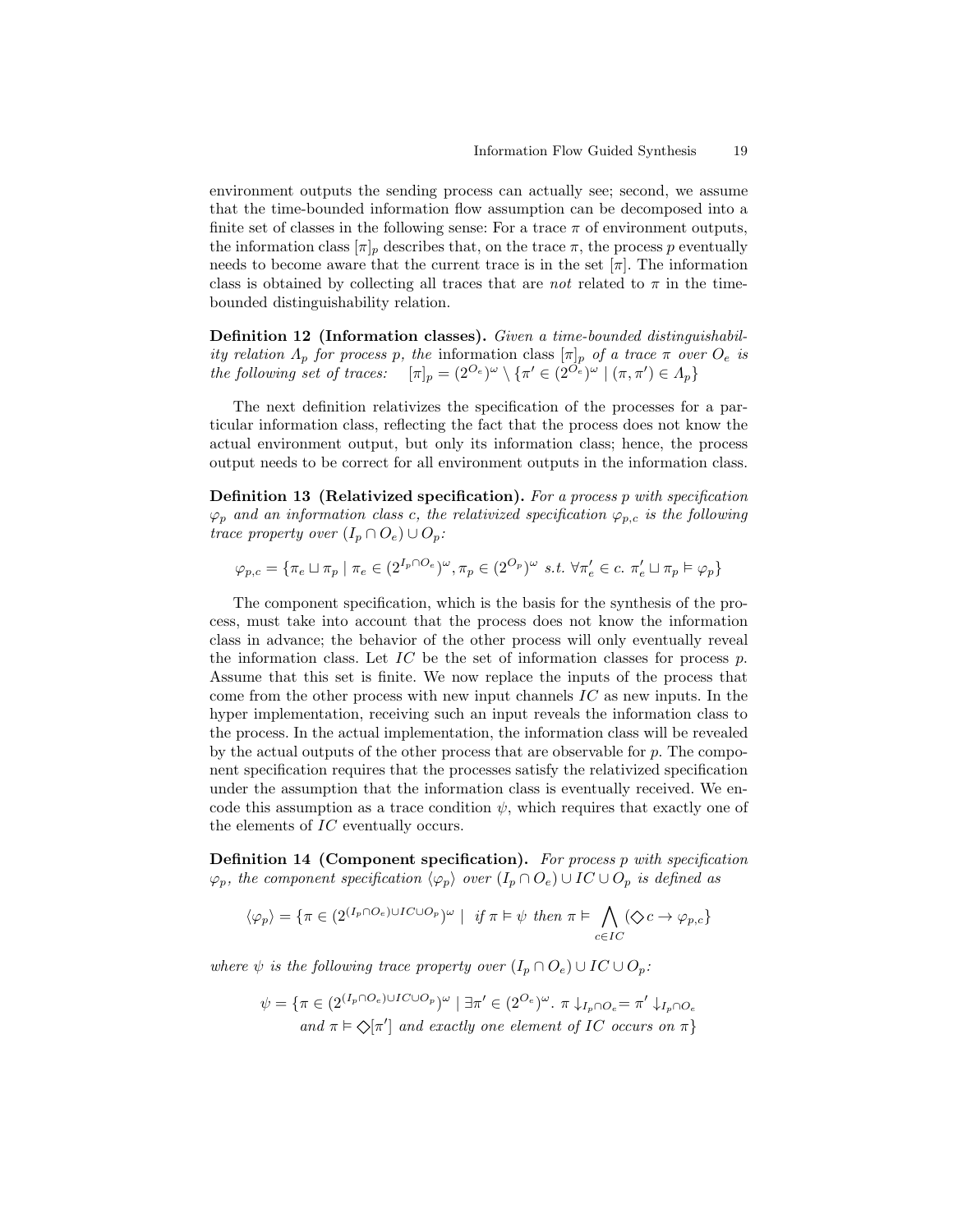<span id="page-19-0"></span>

Fig. 3: The architecture used for our experiments in (a) where the number outputs, inputs, and communication channels can vary. Figure [3b](#page-19-0) shows the implementation of process  $b$  for its bit transmission component specification.

The component specification allows us to replace the locality condition (Def. [7\)](#page-14-0), which is a hyperproperty, with a trace property. Note, however, that the process additionally needs to satisfy the information flow assumption of the other process, which may in general depend on the full set  $O<sub>e</sub>$  of environment outputs. This would require us to synthesize the process on the full set  $O<sub>e</sub>$ , and to re-introduce the locality condition. In practice, however, the information flow assumption of one process often only depends on the information of the other process. In this case, it suffices to synthesize each process based only on the locally visible environment outputs.

Figure [3b](#page-19-0) shows the implementation of b for its component specification  $\langle \varphi_b \rangle$ . In contrast to its hyper implementation (cf. Figure [1b\)](#page-4-0), it does not branch according to in and  $t_p$ , but only variables in IC. The specification is encoded as the following LTL formula:

 $\langle \varphi_b \rangle = (\Box \neg {\tt ic}_0 \vee \Box \neg {\tt ic}_1) \wedge \bigdiamondsuit (({\tt ic}_0 \vee {\tt ic}_1)) \rightarrow ((\diamondsuit {\tt ic}_0 \rightarrow \diamondsuit \text{out}) \wedge (\diamondsuit {\tt ic}_1 \rightarrow \Box \neg {\tt out}))$ 

The left hand side of the implication represents the assumption  $\psi$ , the right hand side specifies the guarantee for each information class. The composition and decomposition can be performed analogously to the hyper implementations, where we map the value of ic to the values of the communication variables. We construct the automata for component specification as follows.

- 1. By complementing the automaton for the time-bounded distinguishability relation, we obtain an automaton  $A_{IC}$  that associates each trace over  $O_e$ with its information class: i.e., the pair  $(v, w)$  of traces over  $O_e$  is accepted by the complement automaton iff  $(v, w)$  is not in the time-bounded distinguishability relation.
- 2. We obtain the information classes in the following iterative process (under the assumption that the number of information classes is finite):
	- (a) We identify some trace v such that there is a pair  $(v, w)$  in the language of  $\mathcal{A}_{IC}$ ;
	- (b) for each such trace v, we compute an automaton  $\mathcal{A}_{[v]}$  for the information class [v], i.e., an automaton that accepts all traces v' with  $(v', w') \in$  $\mathcal{L}(\mathcal{A}_{IC})$  iff  $(v, w') \in \mathcal{L}(\mathcal{A}_{IC})$  for all w';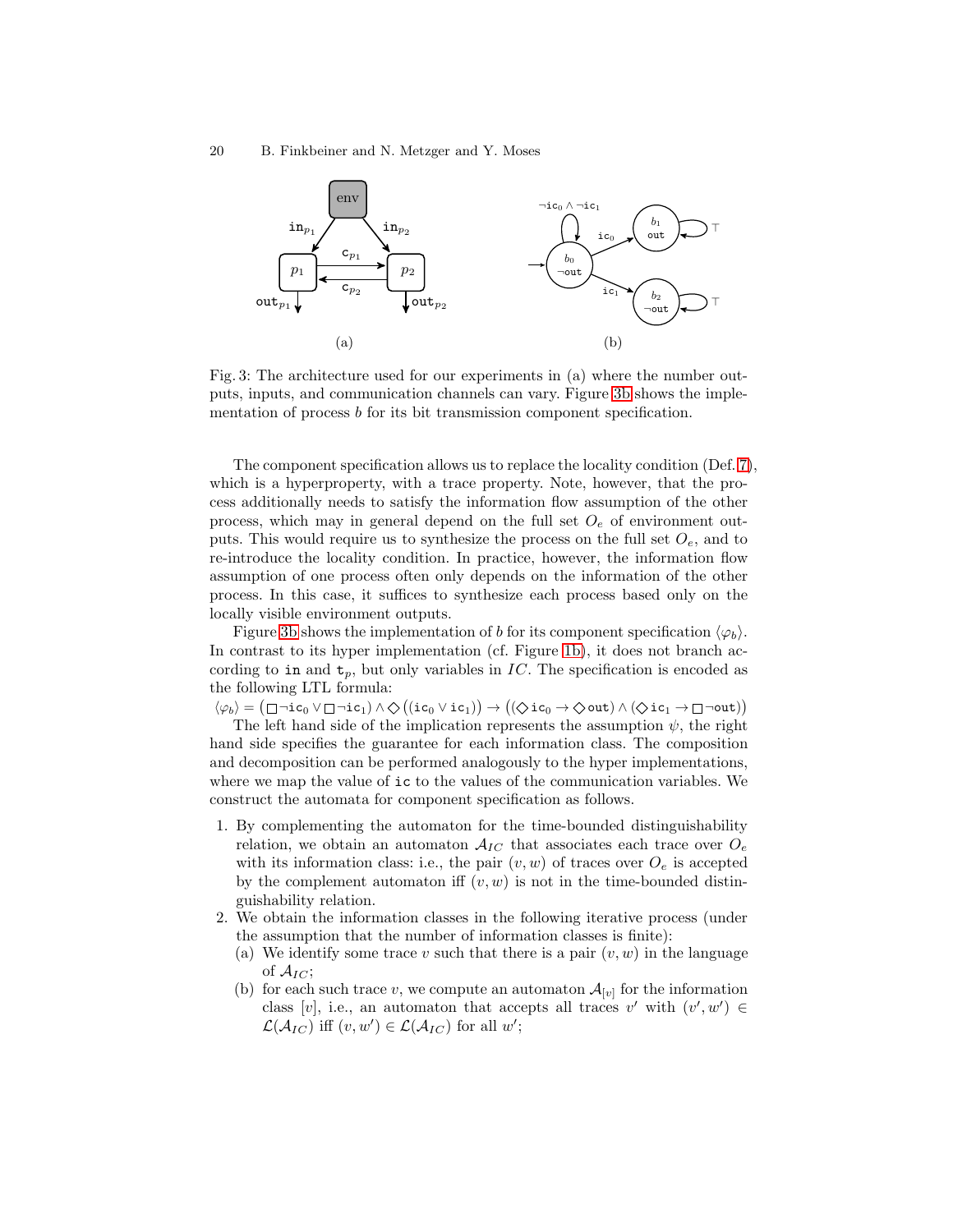- (c) we eliminate all  $(v, w)$  with  $v \in \mathcal{L}(\mathcal{R})$  from  $\mathcal{A}_{IC}$ ;
- (d) repeat until the language of  $A_{IC}$  is empty.
- 3. We build an automaton  $\mathcal{A}_{\phi_{p,c}}$  for the relativized specification. The automaton uses universal branching to guess the trace from the information class and applies  $\varphi_p$  to each guess.
- 4. Using the automata  $\mathcal{A}_{[v]}$  for the information classes we build an automaton  $\mathcal{A}_{\psi}$  for condition  $\psi$  from Definition [14.](#page-18-0)
- 5. Using  $\mathcal{A}_{\psi}$  and  $\mathcal{A}_{\phi_{p,c}}$ , we build an automaton  $\mathcal{A}_{\varphi_p}$  for the component specification.

## <span id="page-20-0"></span>8 Experiments

The focus of our experiments is on the performance of the compositional synthesis approach compared to non-compositional synthesis methods for distributed systems. While the time-bounded information flow assumptions and the component specification can be computed automatically by automata constructions, we have, for the purpose of these experiments, built them manually and encoded them as formulas in HyperLTL or LTL, which were then entered to the BoSy/BoSyHyper [\[13\]](#page-24-3) synthesis tool. Our experiments are based on the following benchmarks:

- $-$  AC. Atomic commit. The atomic commitment protocol specifies that the output of a local process is set to true iff the observable input and the unobservable inputs are true as well. We only consider one round of communication, the initial input determines all values. The parameter shows how many input variables each process receives,  $Par = 1$  for the running example.
- $-$  **EC.** Eventual commit. The atomic commit benchmark extended to eventual inputs - if all inputs (independently of each other) eventually will be true, then there needs to be information flow.
- $-$  **SA.** Send all. Every input of the sender is relevant for the receiver, so it will eventually be sent if it it set to true. The parameter represents the number of input values and therefore the number of information classes.

Table [1](#page-21-0) shows the performance of the compositional synthesis approach. The column architecture (Arch.) signalizes for each benchmark if the information flow is directional (dir.) or bidirectional (bidir.). Column (Inflow send) indicates the running time for the sending process; where applicable, column (Inflow rec.) indicates the running time for the synthesis of the process that only receives information.

We compare the compositional approach to BOSYHYPER, based on a standard encoding of distributed synthesis in HyperLTL (Inc. BoSY), and a specialized tool for distributed synthesis [\[2\]](#page-23-3) (Distr. BoSy). All experiments were performed on a MacBook Pro with a 2,8 GHz Intel Quad Core processor and 16 GB of RAM. The timeout was 30 minutes.

Information flow guided synthesis outperforms the standard approaches, especially for more complex components. For example, in the atomic commitment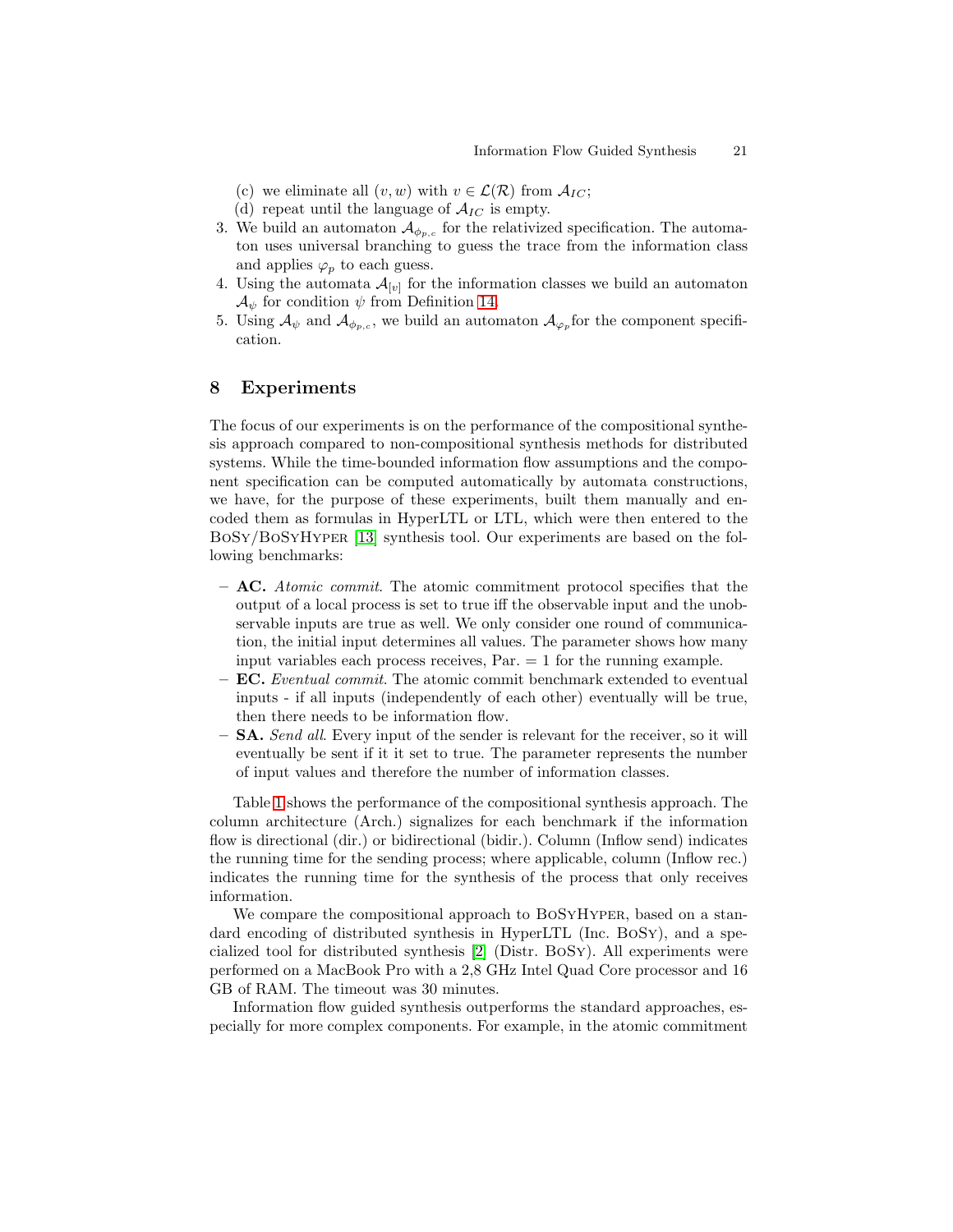<span id="page-21-0"></span>Table 1: The results of the experiments with execution times given in seconds. The cell is highlighted if it was faster than the other approaches, where the sum of sender and receiver is taken as reference.

| Bench. | Arch.                                                                                | Par.           | Inflow send. Inflow rec. |      | Distr.BOSY | Inc. BOSY |
|--------|--------------------------------------------------------------------------------------|----------------|--------------------------|------|------------|-----------|
| AC     | $\mathrm{dir}$                                                                       | 1              | 0.92                     | 0.70 | 1.41       | 2.31      |
|        | $\mathrm{dir}% \left( \mathcal{N}\right) \equiv\mathrm{Tr}\left( \mathcal{N}\right)$ | 2              | 0.36                     | 1.28 | 2.86       | 2.30      |
|        | $\mathrm{dir}% \left( \mathcal{N}\right) \equiv\mathrm{Tr}\left( \mathcal{N}\right)$ | 3              | $0.92\,$                 | 0.68 | 2.46       | 2.55      |
|        | $\mathrm{dir}$                                                                       | 4              | 0.92                     | 0.79 | 720.60     | 3.41      |
|        | $\mathrm{dir}$                                                                       | 5              | 0.92                     | 0.68 | TO         | 9.27      |
|        | bidir                                                                                | 1              | 1.45                     |      | 0.96       | 9.27      |
|        | bidir                                                                                | $\overline{2}$ | 2.49                     |      | TO         | TO        |
|        | bidir                                                                                | 3              | 79.18                    |      | TO         | TO        |
|        | bidir                                                                                | 4              | TO                       |      | TO         | TO        |
| EC     | $\mathrm{dir}% \left( \mathcal{N}\right) \equiv\mathrm{Tr}\left( \mathcal{N}\right)$ | $\mathbf{1}$   | 0.68                     | 1.87 | 0.92       | 2.556     |
|        | $\mathrm{dir}% \left( \mathcal{N}\right) \equiv\mathrm{Tr}\left( \mathcal{N}\right)$ | $\overline{2}$ | 0.94                     | 1.85 | 0.96       | 3.90      |
|        | $\mathrm{dir}% \left( \mathcal{N}\right) \equiv\mathrm{Tr}\left( \mathcal{N}\right)$ | 3              | 202.09                   | 1.78 | TO         | TO        |
|        | $\mathrm{dir}$                                                                       | 4              | TO                       | TO   | TO         | TO        |
|        | bidir                                                                                | 1              | 3.77                     |      | 4.63       | 147.46    |
|        | bidir                                                                                | $\overline{2}$ | TO                       |      | TO         | TO        |
| SA     | $\mathrm{dir}% \left( \mathcal{N}\right) \equiv\mathrm{Tr}\left( \mathcal{N}\right)$ | $\mathbf{1}$   | 1.31                     | 0.92 | 2.21       | 1.579     |
|        | $\mathrm{dir}$                                                                       | 2              | 1.78                     | 0.92 | 27.47      | TO        |
|        | $\mathrm{dir}% \left( \mathcal{N}\right) \equiv\mathrm{Tr}\left( \mathcal{N}\right)$ | 3              | TO                       | 1.08 | TO         | TО        |

benchmark, scaling in the number of inputs does not impact the synthesis of the local processes, while Distr. BoSy eventually times out, and the running time of Inc. BoSy increases faster than for the information flow synthesis. For all approaches, the Send All benchmark is the hardest one to solve. Here, each input that will eventually be set needs to be eventually sent, which leads to nontrivial communication over the shared variables and an increased state space to memorize the individual inputs. Nevertheless, the information flow guided synthesis outperforms the other approaches and times out with parameter 3 because BOSYHYPER cannot cope with the number of states needed. Synthesizing a receiver that does not satisfy an information flow assumption is close to irrelevant for every benchmark run. Since these processes are synthesized with local LTL specifications, scaling only in the number of local inputs or information that will eventually be received is easily possible. Notably, these receivers are compatible with any implementation of the sender, whereas the solutions of the other approaches are only compatible for the same synthesis run.

## 9 Related Work

Compositional synthesis is often studied in the setting of complete information, where all processes have access to all environment outputs [\[11,](#page-24-4) [15,](#page-24-5) [19,](#page-25-5) [22\]](#page-25-6). In the following, we focus on compositional approaches for the synthesis of distributed systems, where the processes have incomplete information about the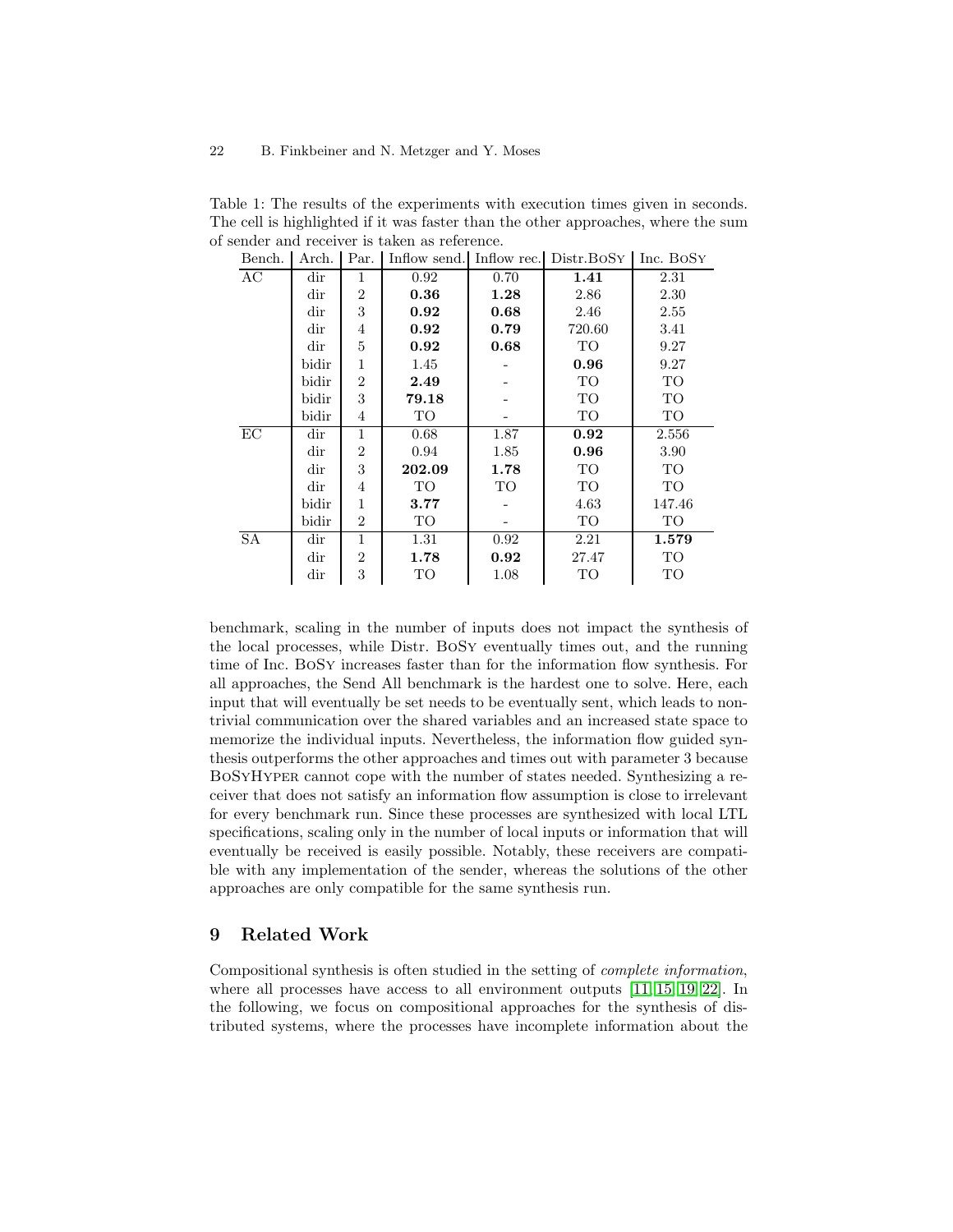environment outputs. Compositionality has been used to improve distributed synthesis in various domains, including reactive controllers [1,18]. Closest to our approach is assume-guarantee synthesis [3,4], which relies on behavioral guarantees of the processs behaviour and assumptions about the behavior of the other processes. Recently, an extension of assume-guarantee synthesis for distributed systems was proposed [24], where the assumptions are iteratively refined. Using a weaker winning condition for synthesis, remorse-free dominance [\[8\]](#page-23-4) avoids the explicit construction of assumptions and guarantees, resulting in implicit assumptions. A recent approach [16] uses behavioral guarantees in the form of certificates to guide the synthesis process. Certificates specify partial behaviour of each component and are iteratively synthesized. The fundamental difference between all these approaches to this work is that the assumptions are behavioral. To the best of our knowledge, this is the first synthesis approach based on information-flow assumptions. While there is a rich body of work on the verification of information-flow properties (cf.  $[9, 17, 29]$ ), and the synthesis from information-flow properties and other hyperproperties has also been studied before (cf. [\[13\]](#page-24-3)), the idea of utilizing hyperproperties as assumptions for compositional synthesis is new.

## 10 Conclusion

The approach of the paper provides the foundation for a new class of distributed synthesis algorithms, where the assumptions refer to the flow of information and are represented as hyperproperties. In many situations, necessary information flow assumptions exist even if there are no necessary behavioral assumptions. There are at least two major directions for future work. The first direction concerns the insight that compositional synthesis profits from the generality of hyperproperties; at the same time, synthesis from hyperproperties is much more challenging than synthesis from trace properties. To address this issue, we have introduced the more practical method in Section [7,](#page-17-0) which replaces locality, a hyperproperty, with the component specification, a trace property. However, this method is limited to information flow assumptions that refer to a finite amount of information. It is very common that the required amount of information is infinite in the sense that the same type of information must be transmitted again and again. We conjecture that our method can be extended to such situations.

A second major direction is the extension to distributed systems with more than two processes. The two-process case has the advantage that the assumptions of one process must be guaranteed by the other. With more than two processes, the localization of the assumptions becomes more difficult or even impossible, if multiple processes have (partial) access to the required information.

#### References

1. Alur, R., Moarref, S., Topcu, U.: Compositional synthesis of reactive controllers for multi-agent systems. In: Chaudhuri, S., Farzan, A. (eds.) Computer Aided Verification - 28th International Conference, CAV 2016, Toronto, ON, Canada, July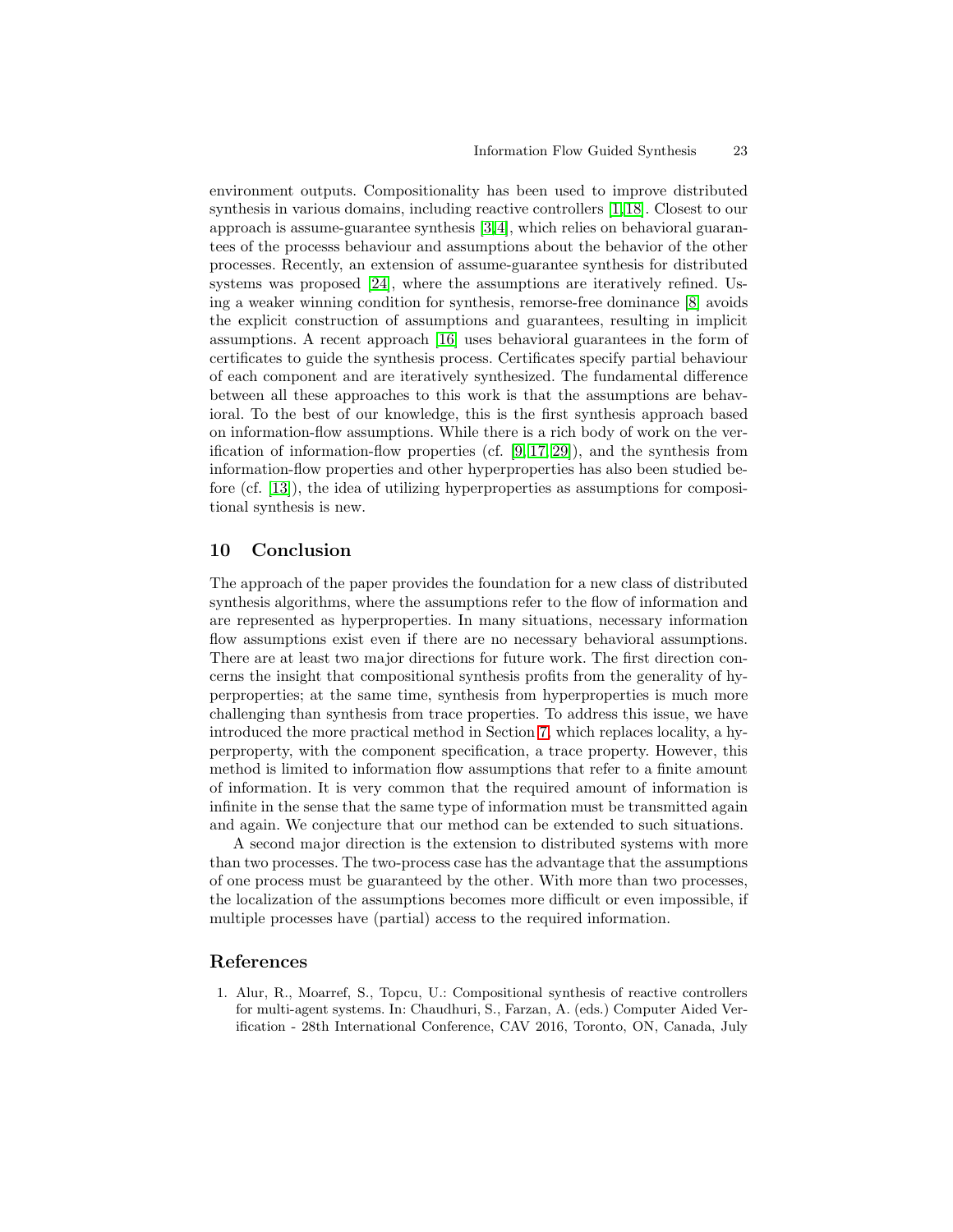24 B. Finkbeiner and N. Metzger and Y. Moses

17-23, 2016, Proceedings, Part II. Lecture Notes in Computer Science, vol. 9780, pp. 251–269. Springer (2016). [https://doi.org/10.1007/978-3-319-41540-6](https://doi.org/10.1007/978-3-319-41540-6_14) 14, [https://doi.org/10.1007/978-3-319-41540-6](https://doi.org/10.1007/978-3-319-41540-6_14)\_14

- <span id="page-23-3"></span>2. Baumeister, J.E.: Encodings of Bounded Synthesis of Distributed Systems. B.Sc. Thesis, Saarland University (2017)
- 3. Bloem, R., Chatterjee, K., Jacobs, S., Könighofer, R.: Assume-guarantee synthesis for concurrent reactive programs with partial information. In: Baier, C., Tinelli, C. (eds.) Tools and Algorithms for the Construction and Analysis of Systems - 21st International Conference, TACAS 2015, Held as Part of the European Joint Conferences on Theory and Practice of Software, ETAPS 2015, London, UK, April 11-18, 2015. Proceedings. Lecture Notes in Computer Science, vol. 9035, pp. 517–532. Springer (2015). [https://doi.org/10.1007/978-3-662-46681-0](https://doi.org/10.1007/978-3-662-46681-0_50) 50, [https://doi.org/10.1007/978-3-662-46681-0](https://doi.org/10.1007/978-3-662-46681-0_50) 50
- 4. Chatterjee, K., Henzinger, T.A.: Assume-guarantee synthesis. In: Grumberg, O., Huth, M. (eds.) Tools and Algorithms for the Construction and Analysis of Systems, 13th International Conference, TACAS 2007, Held as Part of the Joint European Conferences on Theory and Practice of Software, ETAPS 2007 Braga, Portugal, March 24 - April 1, 2007, Proceedings. Lecture Notes in Computer Science, vol. 4424, pp. 261-275. Springer (2007). [https://doi.org/10.1007/978-3-540-71209-1](https://doi.org/10.1007/978-3-540-71209-1_21)\_21, [https://doi.org/10.1007/978-3-540-71209-1](https://doi.org/10.1007/978-3-540-71209-1_21) 21
- <span id="page-23-2"></span>5. Clarkson, M.R., Finkbeiner, B., Koleini, M., Micinski, K.K., Rabe, M.N., Sánchez, C.: Temporal logics for hyperproperties. In: Abadi, M., Kremer, S. (eds.) Principles of Security and Trust - Third International Conference, POST 2014, Held as Part of the European Joint Conferences on Theory and Practice of Software, ETAPS 2014, Grenoble, France, April 5-13, 2014, Proceedings. Lecture Notes in Computer Science, vol. 8414, pp. 265–284. Springer (2014). [https://doi.org/10.1007/978-3-642-54792-8](https://doi.org/10.1007/978-3-642-54792-8_15) 15, [https://doi.org/10.1007/978-3-642-54792-8](https://doi.org/10.1007/978-3-642-54792-8_15) 15
- <span id="page-23-1"></span>6. Clarkson, M.R., Schneider, F.B.: Hyperproperties. Journal of Computer Security 18(6), 1157–1210 (2010)
- <span id="page-23-0"></span>7. Damm, W., Finkbeiner, B.: Automatic Compositional Synthesis of Distributed Systems. In: Jones, C.B., Pihlajasaari, P., Sun, J. (eds.) FM 2014: Formal Methods - 19th International Symposium, Singapore, May 12-16, 2014. Proceedings. Lecture Notes in Computer Science, vol. 8442, pp. 179–193. Springer (2014). [https://doi.org/10.1007/978-3-319-06410-9](https://doi.org/10.1007/978-3-319-06410-9_13) 13
- <span id="page-23-4"></span>8. Damm, W., Finkbeiner, B.: Automatic compositional synthesis of distributed systems. In: Jones, C.B., Pihlajasaari, P., Sun, J. (eds.) FM 2014: Formal Methods - 19th International Symposium, Singapore, May 12-16, 2014. Proceedings. Lecture Notes in Computer Science, vol. 8442, pp. 179–193. Springer (2014). [https://doi.org/10.1007/978-3-319-06410-9](https://doi.org/10.1007/978-3-319-06410-9_13) 13, [https://doi.org/10.1007/978-3-319-06410-9](https://doi.org/10.1007/978-3-319-06410-9_13)\_13
- 9. Dimitrova, R., Finkbeiner, B., Kovács, M., Rabe, M.N., Seidl, H.: Model checking information flow in reactive systems. In: Kuncak, V., Rybalchenko, A. (eds.) Verification, Model Checking, and Abstract Interpretation - 13th International Conference, VMCAI 2012, Philadelphia, PA, USA, January 22-24, 2012. Proceedings. Lecture Notes in Computer Science, vol. 7148, pp. 169–185. Springer (2012). [https://doi.org/10.1007/978-3-642-27940-9](https://doi.org/10.1007/978-3-642-27940-9_12) 12, [https://doi.org/10.1007/978-3-642-27940-9](https://doi.org/10.1007/978-3-642-27940-9_12) 12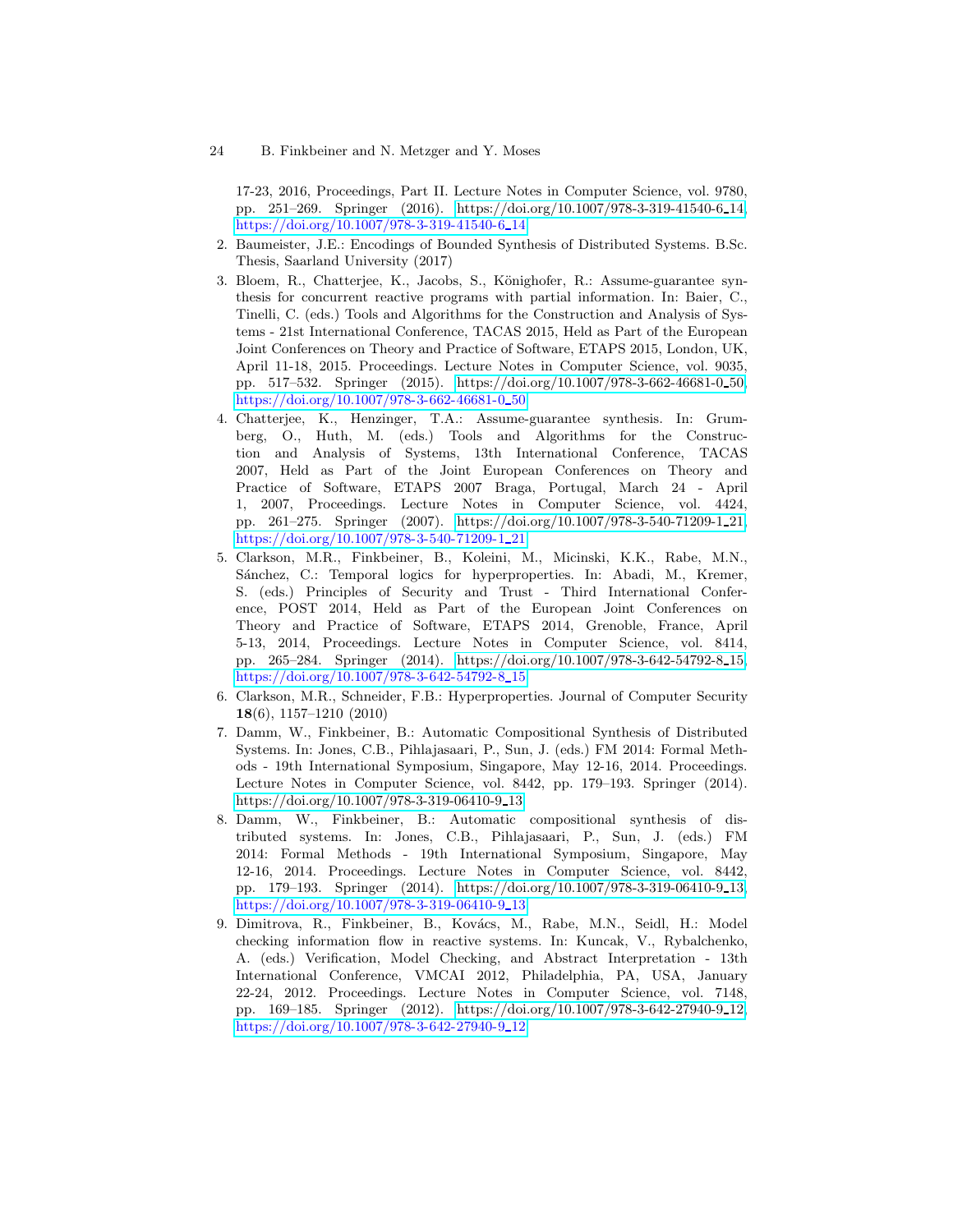- <span id="page-24-1"></span>10. Filiot, E., Jin, N., Raskin, J.: Compositional Algorithms for LTL Synthesis. In: Bouajjani, A., Chin, W. (eds.) Automated Technology for Verification and Analysis - 8th International Symposium, ATVA 2010, Singapore, September 21-24, 2010. Proceedings. Lecture Notes in Computer Science, vol. 6252, pp. 112–127. Springer (2010). [https://doi.org/10.1007/978-3-642-15643-4](https://doi.org/10.1007/978-3-642-15643-4_10) 10
- <span id="page-24-4"></span>11. Filiot, E., Jin, N., Raskin, J.: Compositional algorithms for LTL synthesis. In: Bouajjani, A., Chin, W. (eds.) Automated Technology for Verification and Analysis - 8th International Symposium, ATVA 2010, Singapore, September 21-24, 2010. Proceedings. Lecture Notes in Computer Science, vol. 6252, pp. 112–127. Springer (2010). [https://doi.org/10.1007/978-3-642-15643-4](https://doi.org/10.1007/978-3-642-15643-4_10) 10, [https://doi.org/10.1007/978-3-642-15643-4](https://doi.org/10.1007/978-3-642-15643-4_10) 10
- <span id="page-24-0"></span>12. Finkbeiner, B., Schewe, S.: Uniform distributed synthesis. In: Proceedings of the 20th ACM/IEEE Symposium on Logic in Computer Science (LICS). pp. 321–330 (2005)
- <span id="page-24-3"></span>13. Finkbeiner, B., Hahn, C., Lukert, P., Stenger, M., Tentrup, L.: Synthesizing reactive systems from hyperproperties. In: Chockler, H., Weissenbacher, G. (eds.) Computer Aided Verification - 30th International Conference, CAV 2018, Held as Part of the Federated Logic Conference, FloC 2018, Oxford, UK, July 14- 17, 2018, Proceedings, Part I. Lecture Notes in Computer Science, vol. 10981, pp. 289–306. Springer (2018). [https://doi.org/10.1007/978-3-319-96145-3](https://doi.org/10.1007/978-3-319-96145-3_16) 16, [https://doi.org/10.1007/978-3-319-96145-3](https://doi.org/10.1007/978-3-319-96145-3_16) 16
- <span id="page-24-2"></span>14. Finkbeiner, B., Passing, N.: Dependency-Based Compositional Synthesis. In: Hung, D.V., Sokolsky, O. (eds.) Automated Technology for Verification and Analysis - 18th International Symposium, ATVA 2020, Hanoi, Vietnam, October 19-23, 2020, Proceedings. Lecture Notes in Computer Science, vol. 12302, pp. 447–463. Springer (2020). [https://doi.org/10.1007/978-3-030-59152-6](https://doi.org/10.1007/978-3-030-59152-6_25)\_25
- <span id="page-24-5"></span>15. Finkbeiner, B., Passing, N.: Dependency-based compositional synthesis. In: Hung, D.V., Sokolsky, O. (eds.) Automated Technology for Verification and Analysis - 18th International Symposium, ATVA 2020, Hanoi, Vietnam, October 19-23, 2020, Proceedings. Lecture Notes in Computer Science, vol. 12302, pp. 447–463. Springer (2020). [https://doi.org/10.1007/978-3-030-59152-6](https://doi.org/10.1007/978-3-030-59152-6_25) 25, [https://doi.org/10.1007/978-3-030-59152-6](https://doi.org/10.1007/978-3-030-59152-6_25) 25
- 16. Finkbeiner, B., Passing, N.: Compositional synthesis of modular systems. In: Hou, Z., Ganesh, V. (eds.) Automated Technology for Verification and Analysis - 19th International Symposium, ATVA 2021, Gold Coast, QLD, Australia, October 18-22, 2021, Proceedings. Lecture Notes in Computer Science, vol. 12971, pp. 303–319. Springer (2021). [https://doi.org/10.1007/978-3-030-88885-5](https://doi.org/10.1007/978-3-030-88885-5_20) 20, [https://doi.org/10.1007/978-3-030-88885-5](https://doi.org/10.1007/978-3-030-88885-5_20) 20
- 17. Finkbeiner, B., Rabe, M.N., Sánchez, C.: Algorithms for model checking HyperLTL and HyperCTL ˆ\*. In: Kroening, D., Pasareanu, C.S. (eds.) Computer Aided Verification - 27th International Conference, CAV 2015, San Francisco, CA, USA, July 18-24, 2015, Proceedings, Part I. Lecture Notes in Computer Science, vol. 9206, pp. 30–48. Springer (2015). [https://doi.org/10.1007/978-3-319-21690-4](https://doi.org/10.1007/978-3-319-21690-4_3) 3, [https://doi.org/10.1007/978-3-319-21690-4](https://doi.org/10.1007/978-3-319-21690-4_3) 3
- 18. Hecking-Harbusch, J., Metzger, N.O.: Efficient trace encodings of bounded synthesis for asynchronous distributed systems. In: Chen, Y., Cheng, C., Esparza, J. (eds.) Automated Technology for Verification and Analysis - 17th International Symposium, ATVA 2019, Taipei, Taiwan, October 28- 31, 2019, Proceedings. Lecture Notes in Computer Science, vol. 11781,